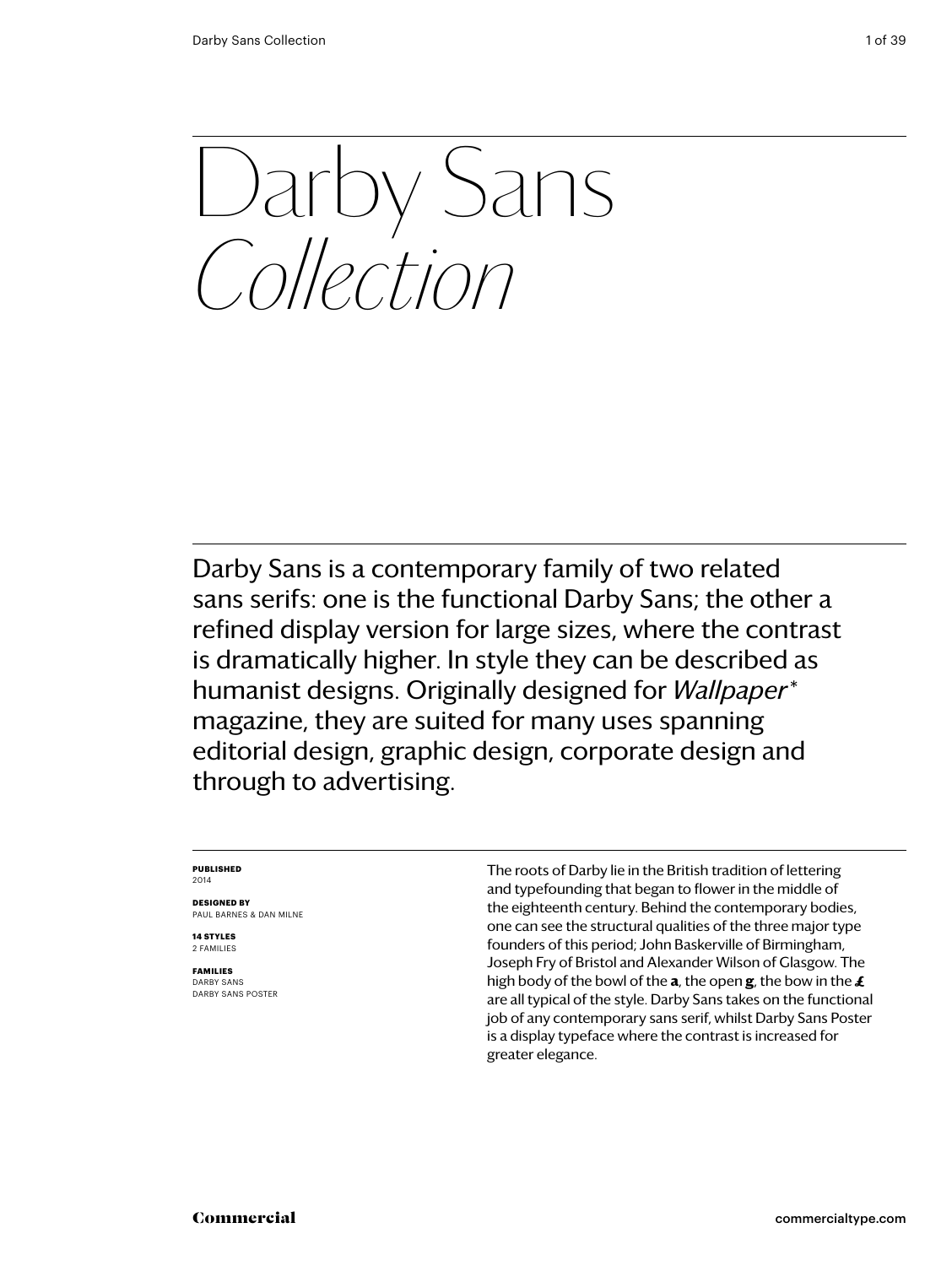## Darby Sans Poster

High-contrast sans serifs offer a sort of beauty and refinement we more typically associate with serif letters that connote luxury and elegance. Darby Sans Poster mixes the traditional genre of the transitional letter with a stripped down sans form, thus creating a more modern display type.

#### **Published** 2014

**Designed by** Paul Barnes & dan milne

**14 styles** 7 weights w/ ITALICS

**Features** PROPORTIONAL oldstyle/LINING FIGURES FRACTIONS SUPERSCRIPT/SUBSCRIPT

Sans letters with high contrast reappeared in Britain in the late eighteenth and early nineteenth centuries, and Darby Sans Poster draws on these sources: lettering found on memorials, lettering on coins, and later in the typefaces of the Figgins foundry. Whilst Darby Sans chooses a simple slanted italic, Darby Sans Poster's italics are patterned on the condensed and upright style of Joseph Fry. More limited than its lower contrast sibling, Darby Sans Poster works best at large sizes where its beauty can truly sparkle.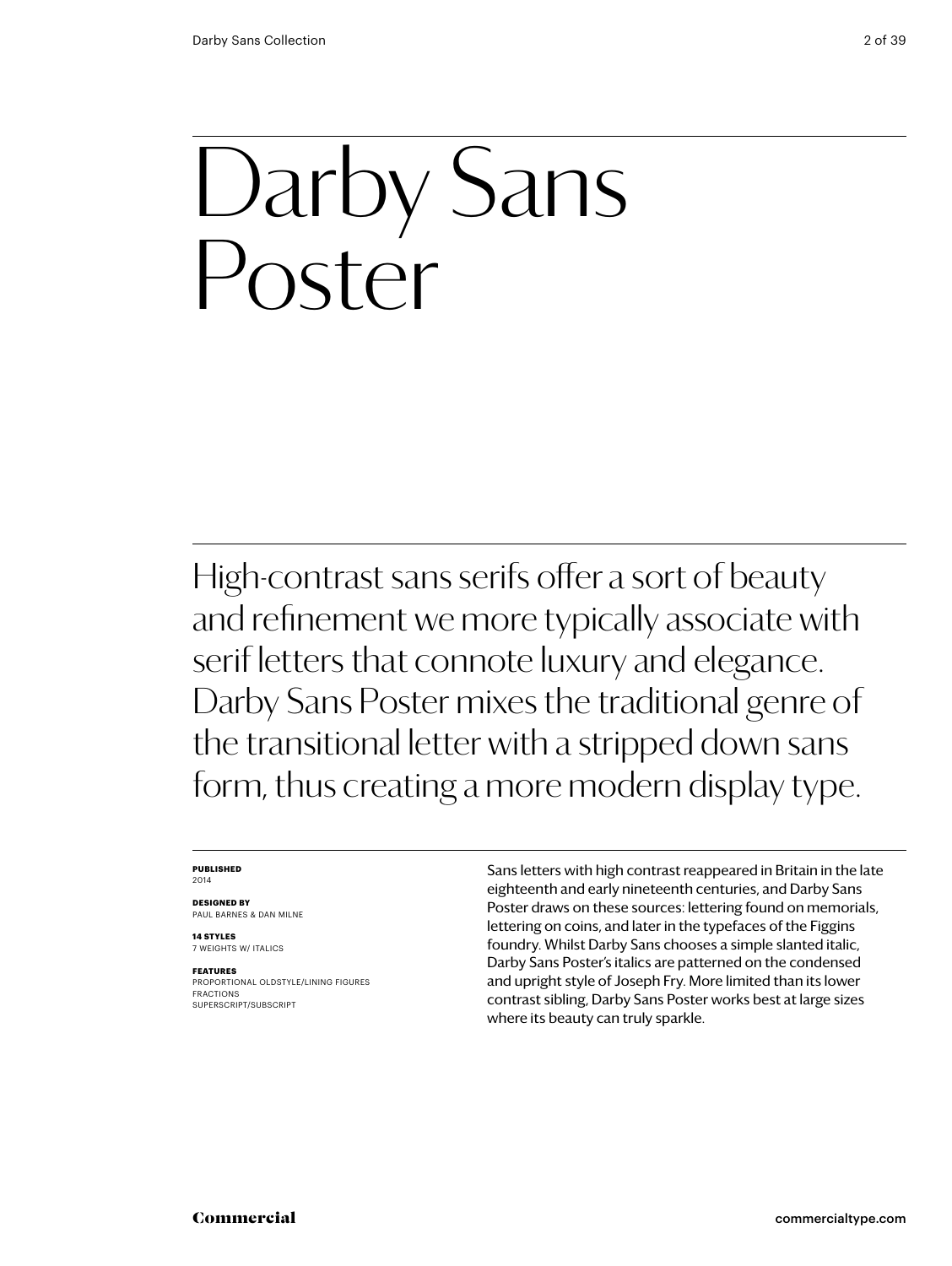Darby Sans Poster Thin *Darby Sans Poster Thin Italic* Darby Sans Poster Extra Light *Darby Sans Poster Extra Light Italic* Darby Sans Poster Light *Darby Sans Poster Light Italic* Darby Sans Poster Regular *Darby Sans Poster Regular Italic* Darby Sans Poster Medium *Darby Sans Poster Medium Italic* **Darby Sans Poster Bold** *Darby Sans Poster Bold Italic* Darby Sans Poster Black *Darby Sans Poster Black Italic*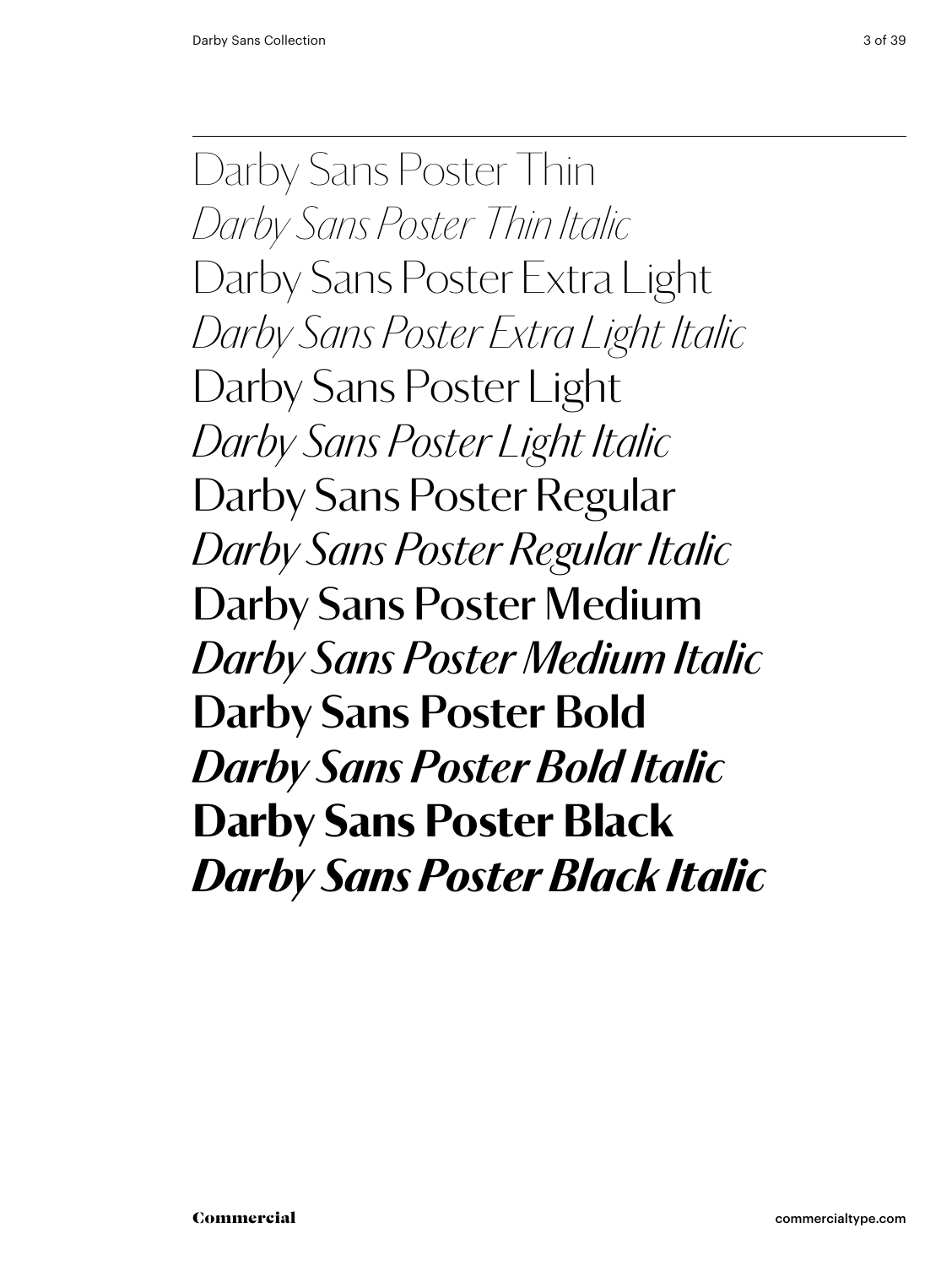



Darby Sans Poster thin italic, 100 Pt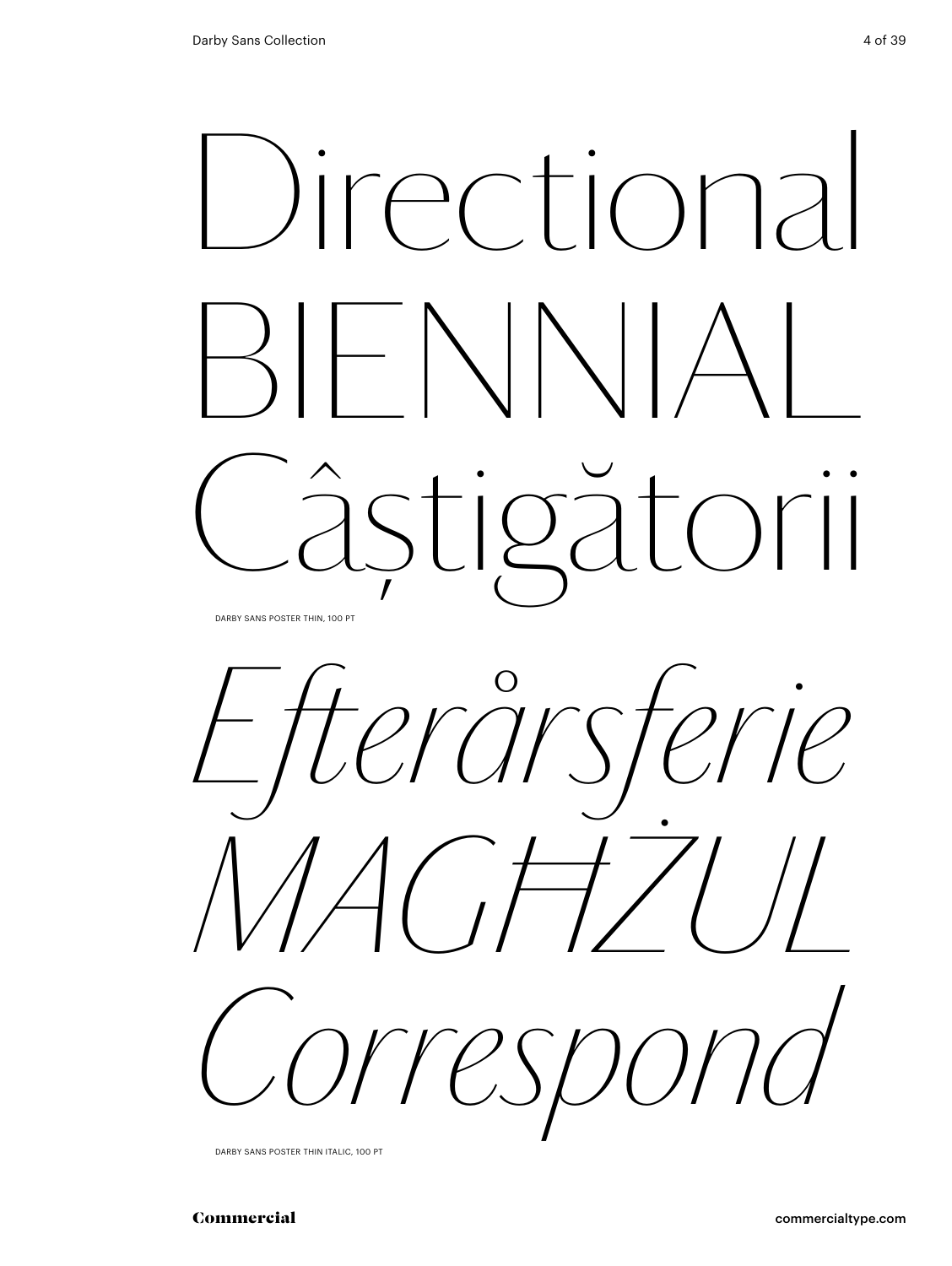

DARBY SANS POSTER EXTRA LIGHT, 100 PT

*Industrialize Criações Vaikeuksissa*

Darby Sans Poster extra light italic, 100 Pt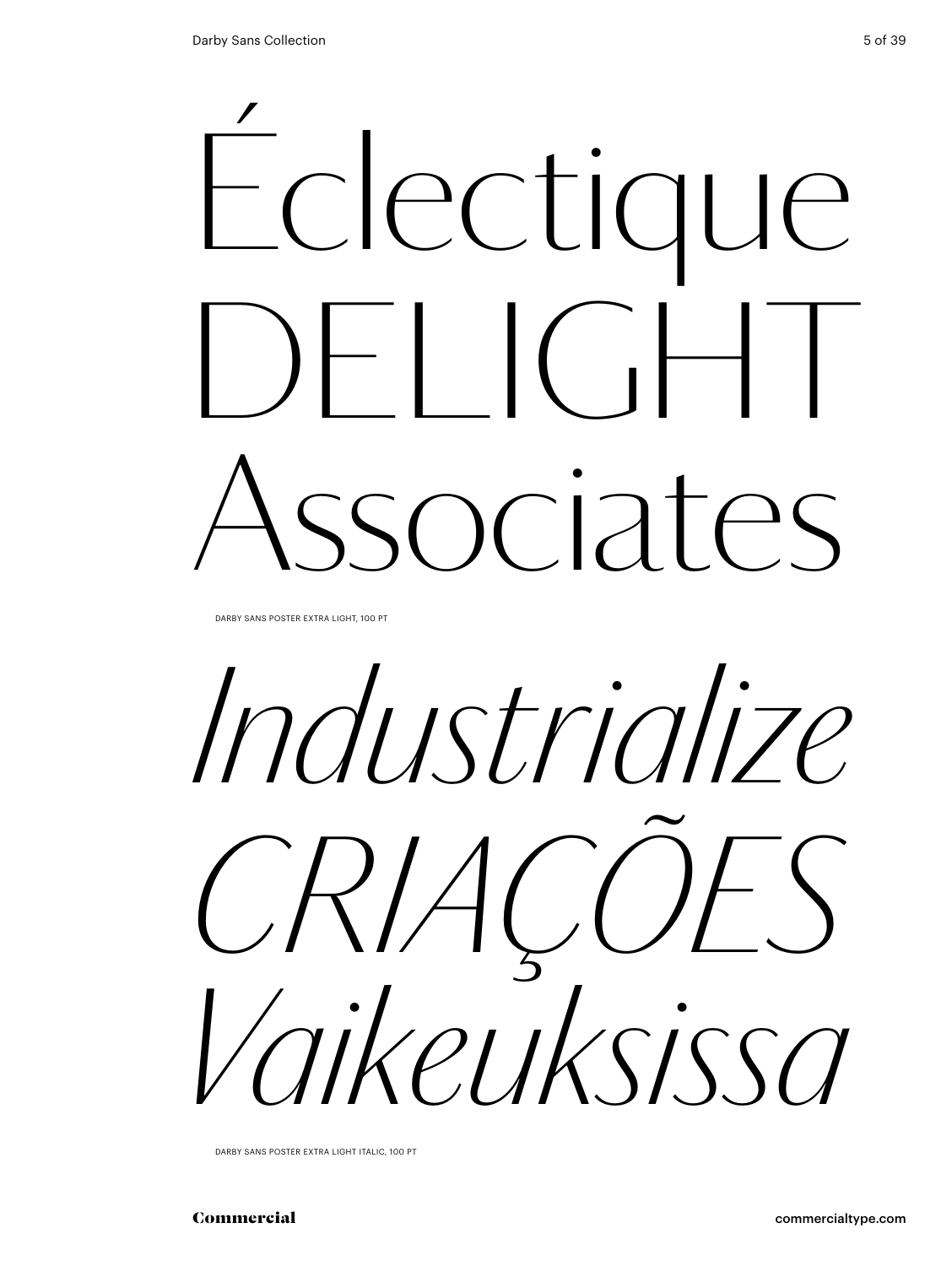## Exclusivity  $RICFR$ gadanja Darby Sans Poster light, 100 Pt [alternate g]



DARBY SANS POSTER LIGHT ITALIC, 100 PT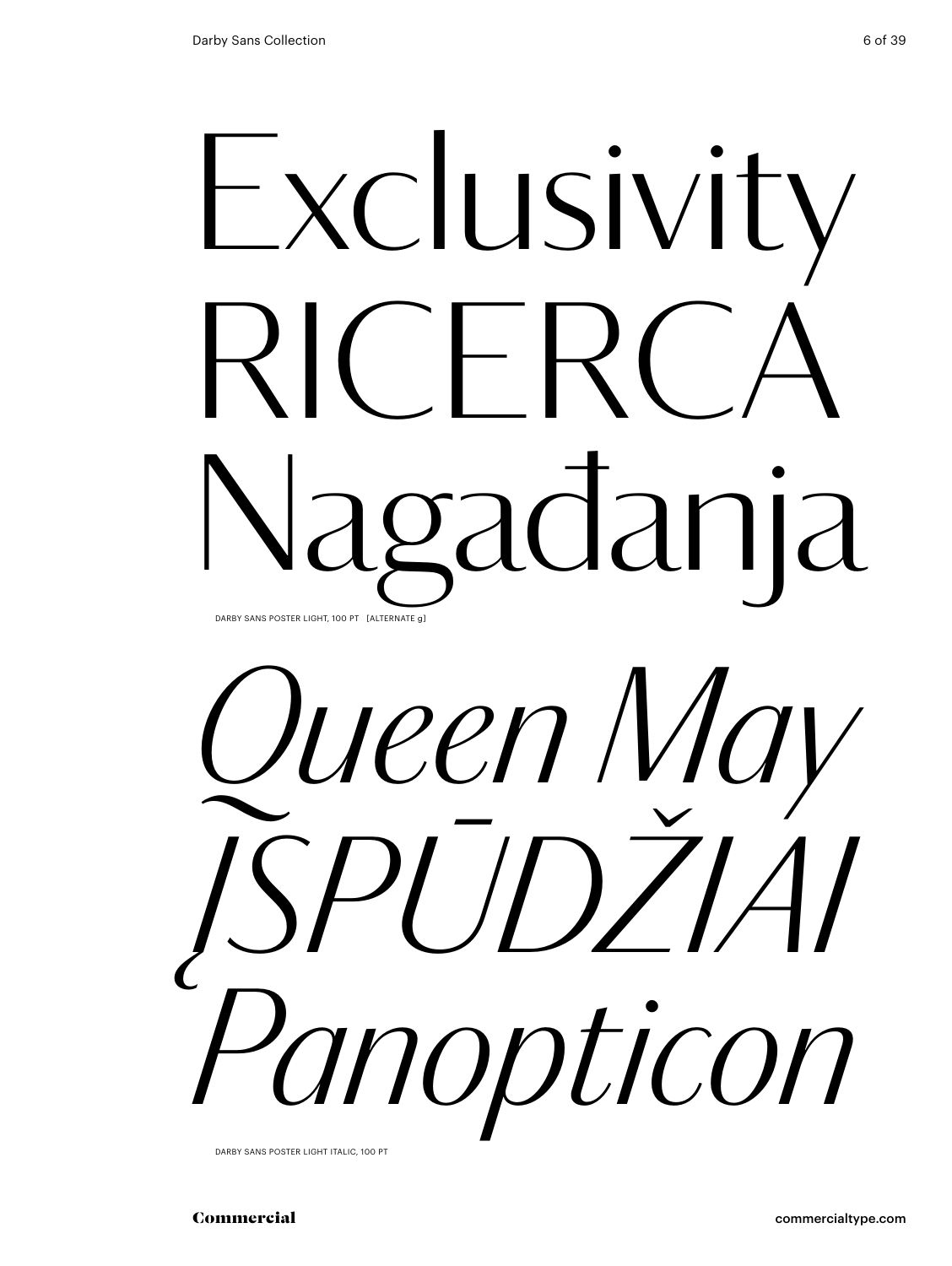# Kärkityötä VINTAGE Realismus

DARBY SANS POSTER REGULAR, 100 PT [ALTERNATE a]

*Showcased afbrigði Utställning*

Darby Sans Poster regular italic, 100 Pt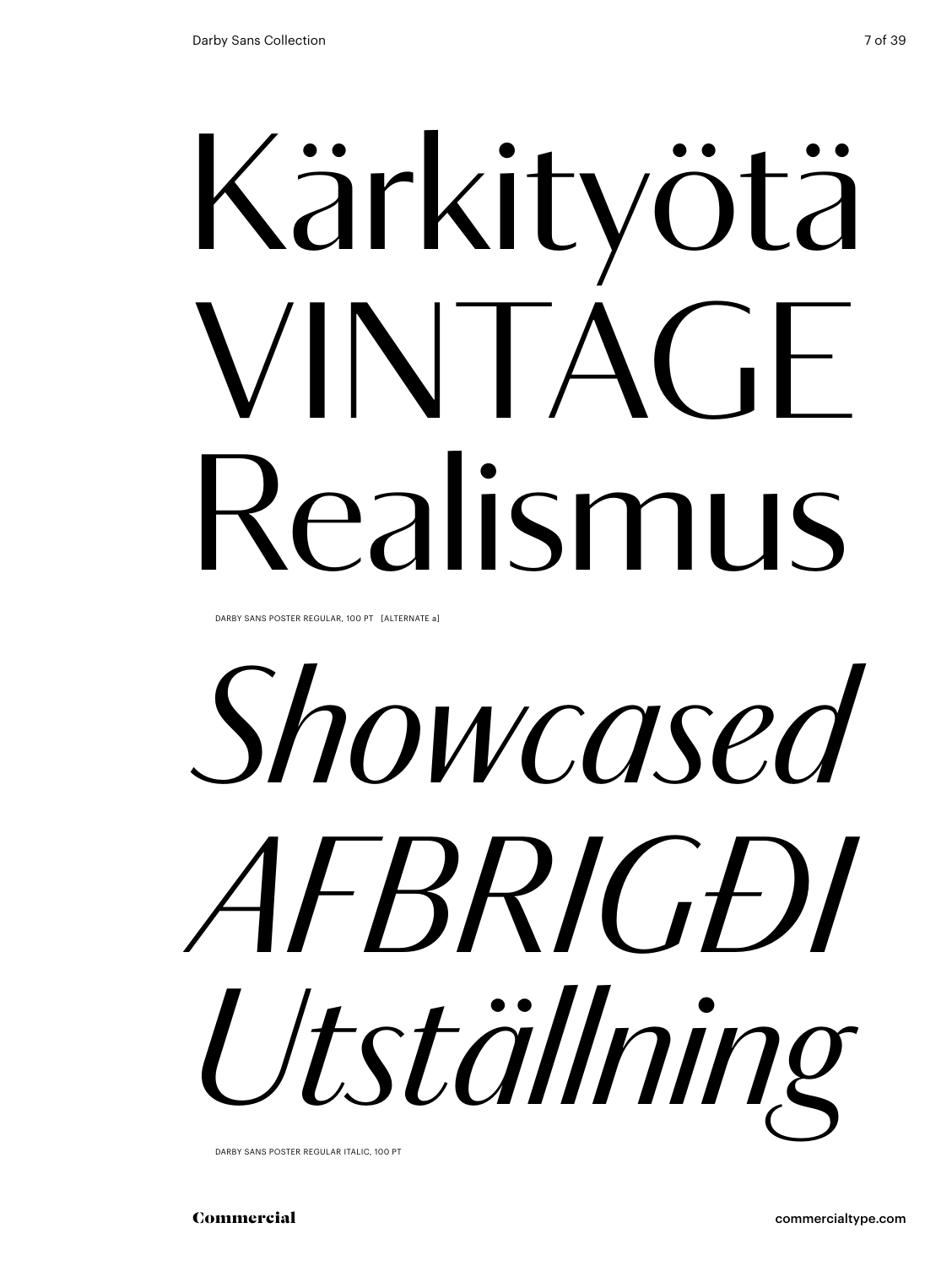# Sørbråten PRIZNAL Wanderer

DARBY SANS POSTER MEDIUM, 100 PT [ALTERNATE W]



Darby Sans Poster medium italic, 100 Pt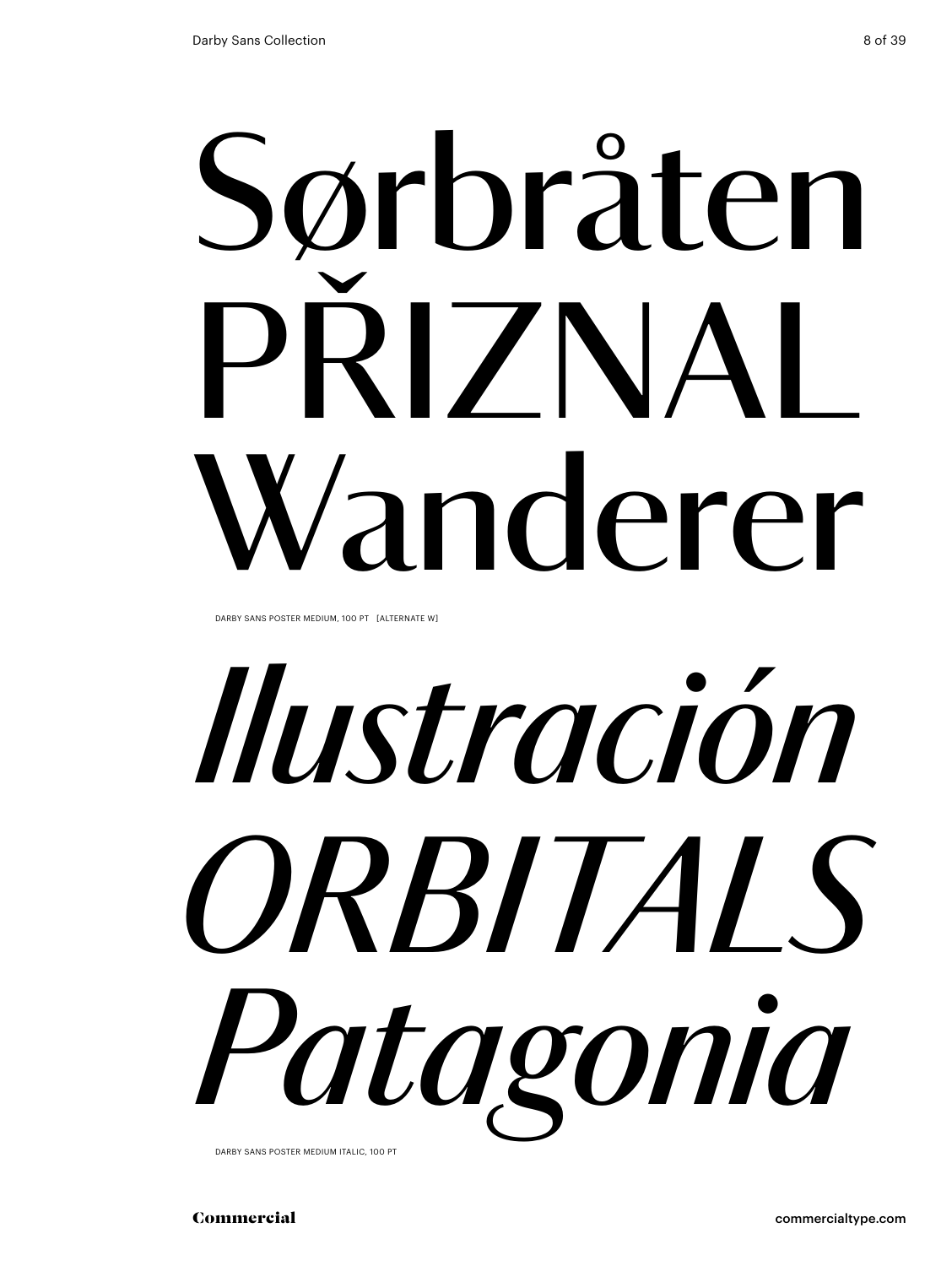# **Analepsis** RFGIST, **Comforts**

DARBY SANS POSTER BOLD, 100 PT



Darby Sans Poster bold italic, 100 Pt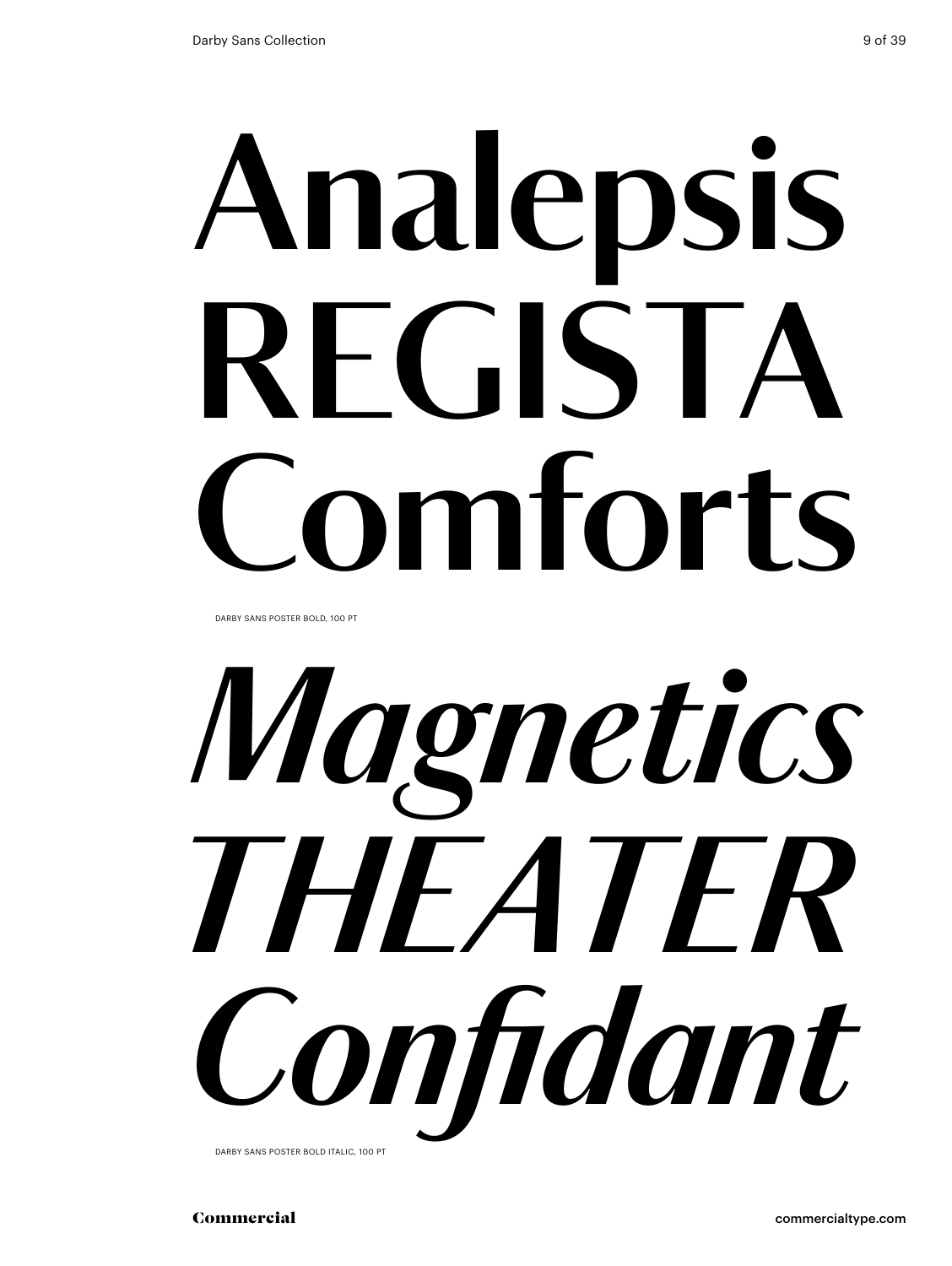# Écossaise CANIOS Weißbier

DARBY SANS POSTER BLACK, 100 PT



Darby Sans Poster black italic, 100 Pt

Commercial commercialtype.com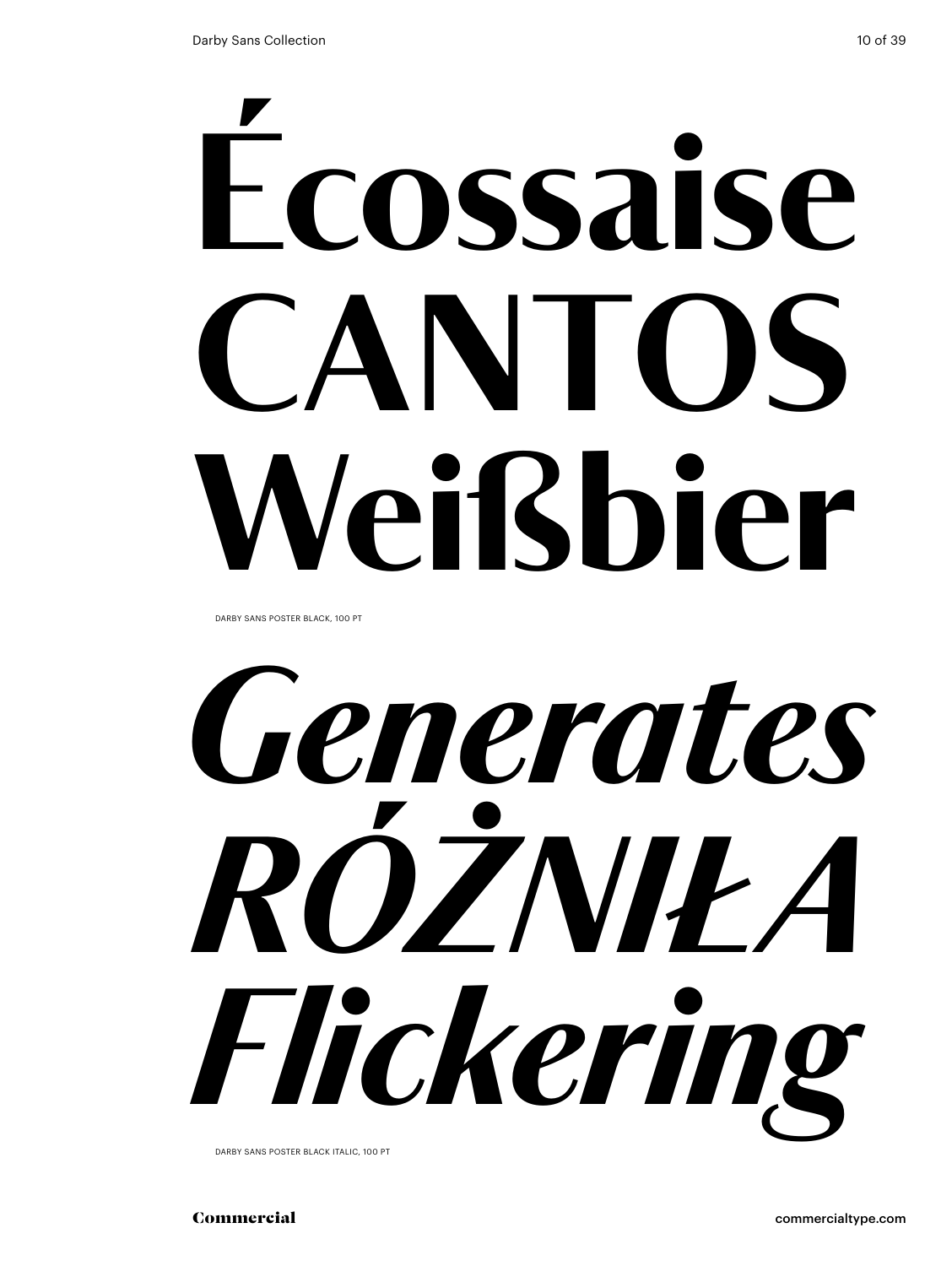

DARBY SANS POSTER THIN, 70 PT

*essentialism Omstandigheden*

DARBY SANS POSTER THIN ITALIC, 70 PT

### disponibile pentligvis Darby Sans Poster Extra Light, 70 pt

*Važiuojančią Bioluminescence*

Darby Sans Poster Extra Light Italic, 70 pt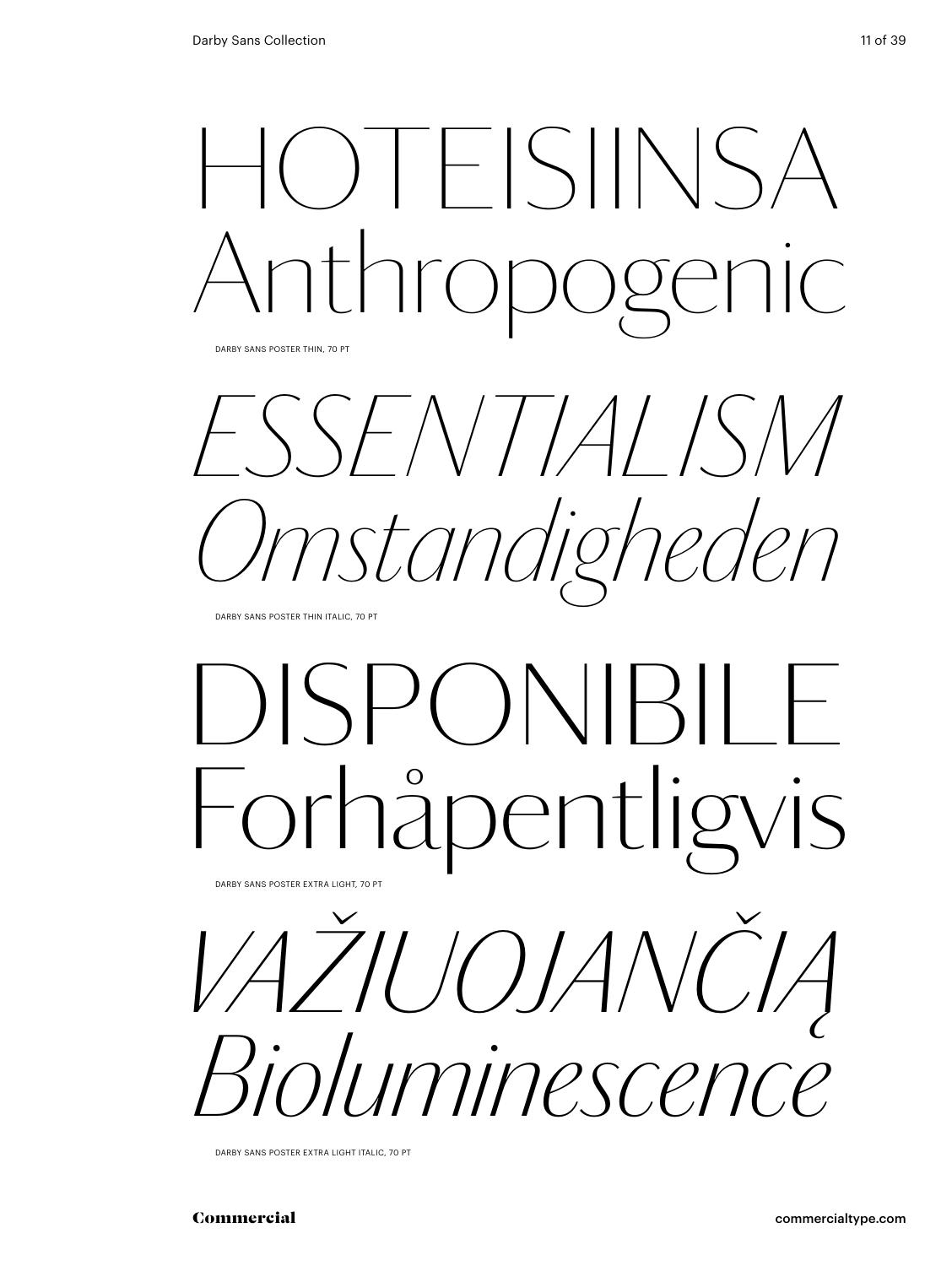## NAPERVILLE Eurovéloroute

Darby Sans Poster Light, 70 pt

### *application Quattrocentism* DARBY SANS POSTER LIGHT ITALIC, 70 P

## NOURISHED Literatūrologę

Darby Sans Poster regular, 70 pt [alternate a]



Darby Sans Poster regular italic, 70 pt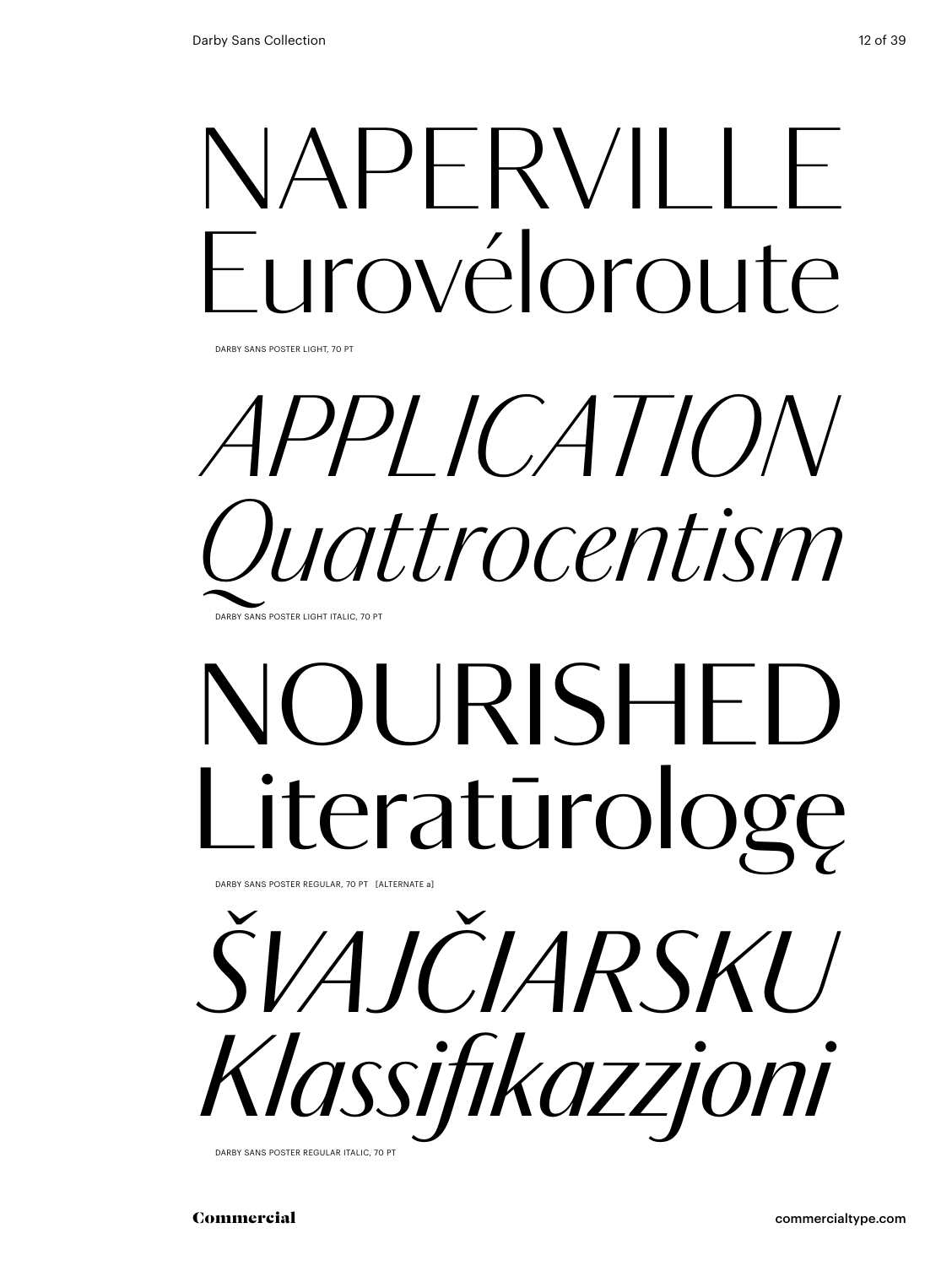## **CAMBRIDGE** Brittitrilleristä

Darby Sans Poster medium, 70 pt

### *MOVEMENTS Infrastructures* DARBY SANS POSTER MEDIUM ITALIC, 70

## **tRACTIONS Schaffhausen**

Darby Sans Poster bold, 70 pt

*afbrigðum Cérémonieuse*

DARBY SANS POSTER BOLD ITALIC, 70 PT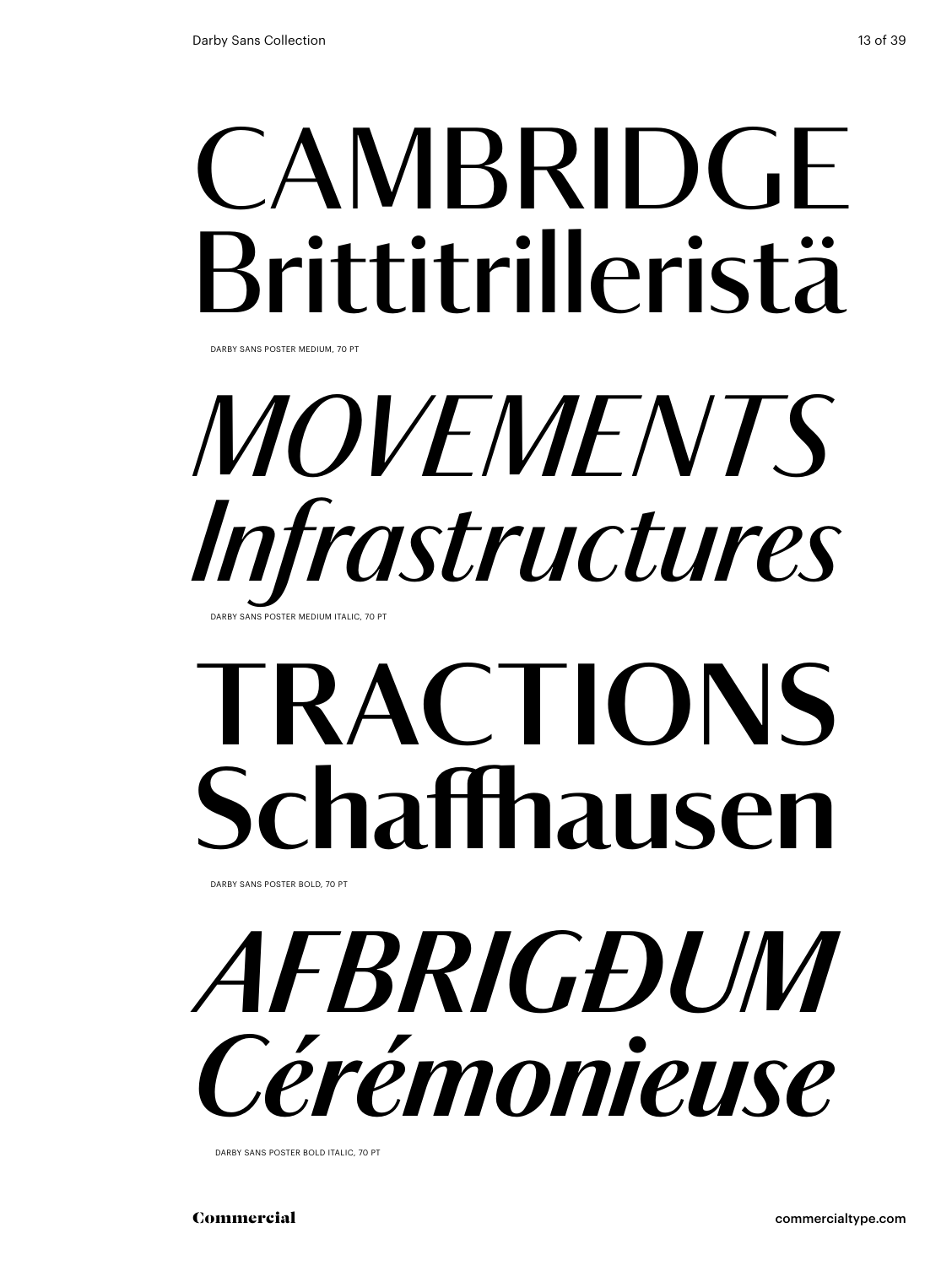## CERÂMICAS Satisfactorily

Darby Sans Poster black, 70 pt

## *authority Friendlessness*

Darby Sans Poster black italic, 70 pt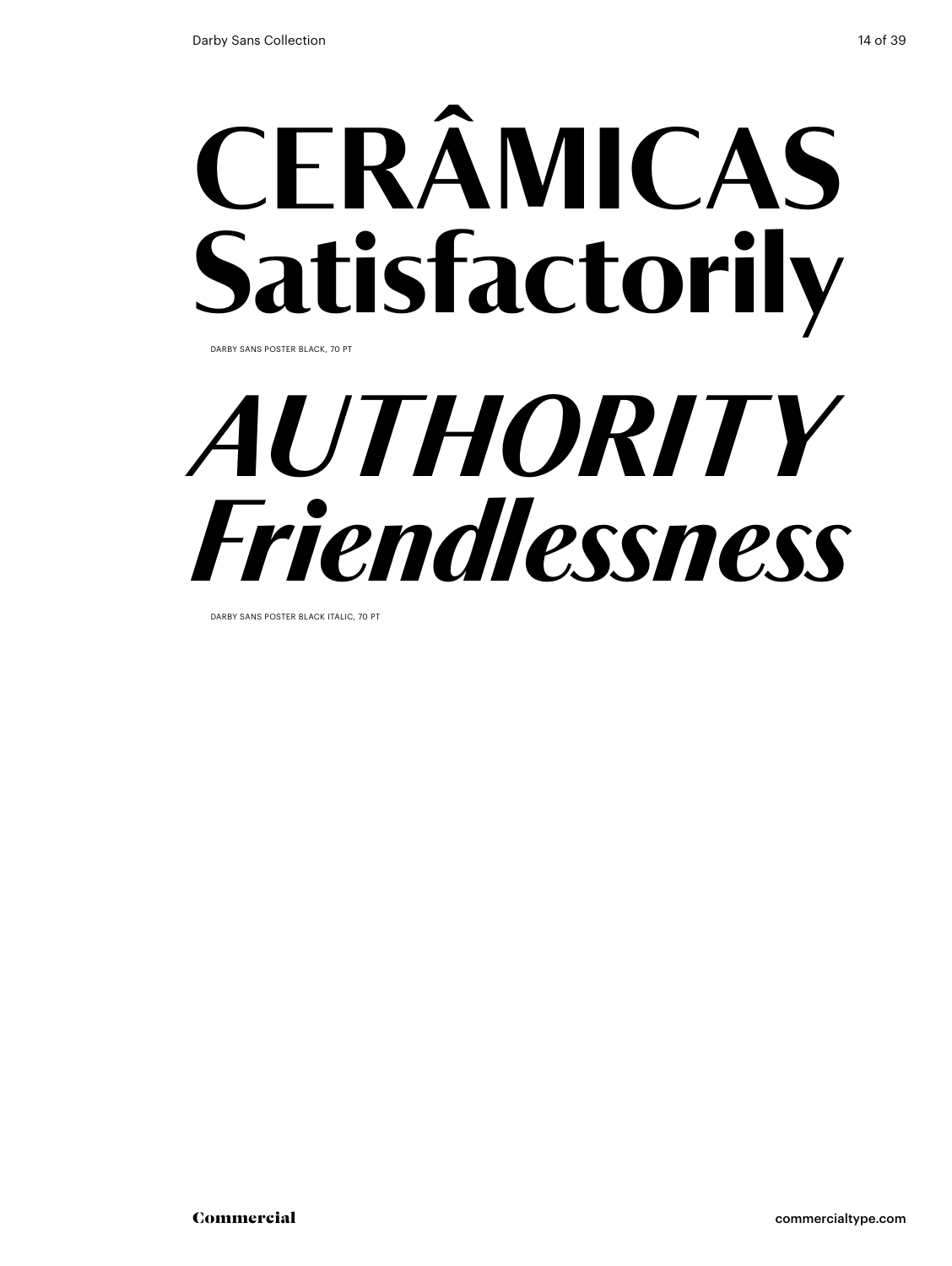Grundlæggeren af modehuset AN AGENCY OF CULT euvres vendues plus €96.502

DARBY SANS POSTER THIN, 36 PT

*Japanese manufactured groupsets Zesde grootste meer ter Ediţia din acest an a evenimentului* DARBY SANS POSTER THIN ITALIC, 36 PT

### Her own private lacuna in Mali Die Megastars des Pop Sandstone cut at the quarries

Darby Sans Poster Extra Light, 36 pt [alternate a]

*Monocoque carbon frame moulds Photos Of Graffiti Mecca Exclusive peek at this season's look*

Darby Sans Poster Extra Light Italic, 36 pt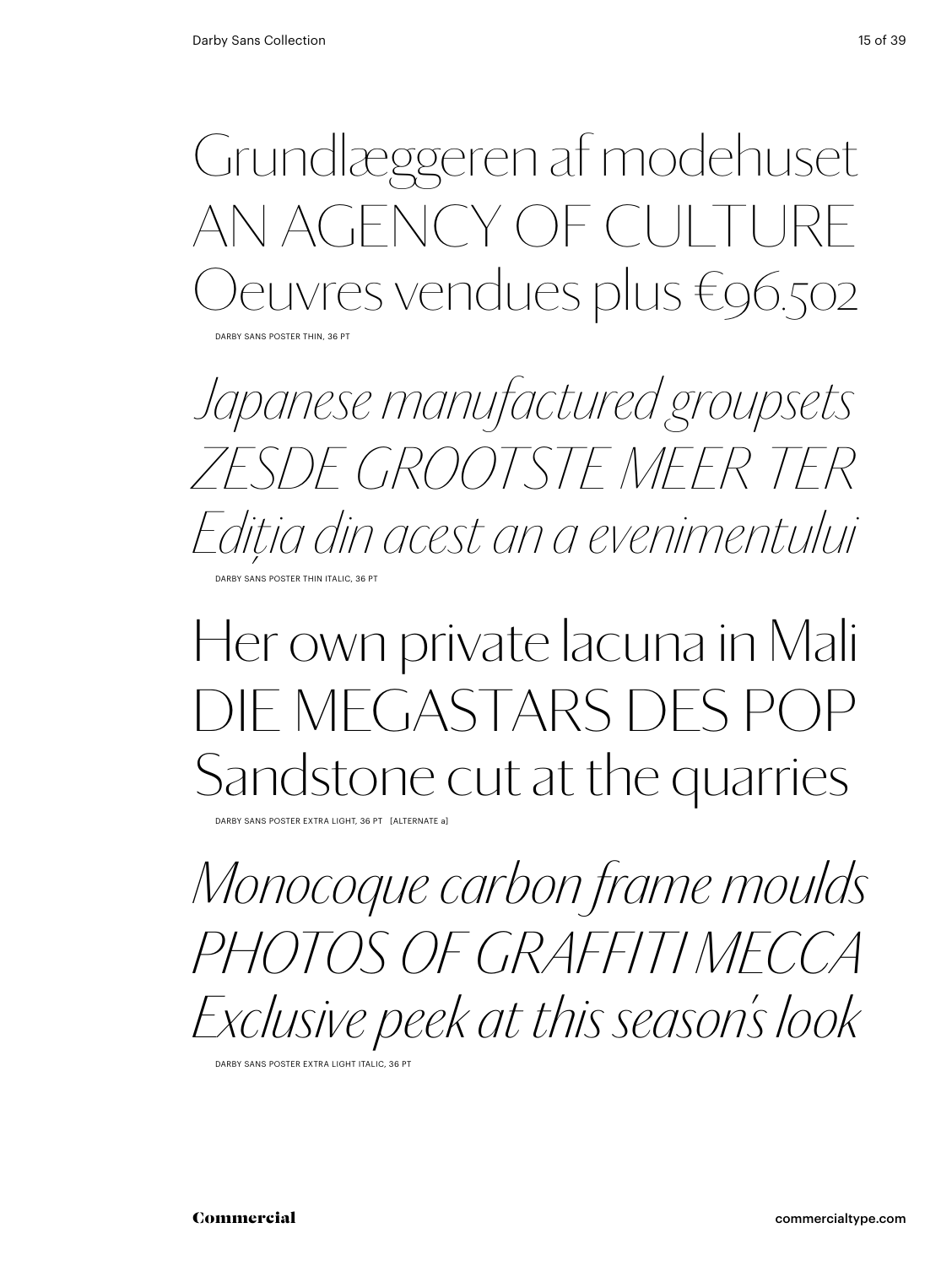Memoria arriva all'improvviso 240 heures de lumière De appeltjes zijn in overvloed DARBY SANS POSTER LIGHT, 36 P

*Top 60 Dutch urban innovations outrageous & thrilling National organisation for saving* DARBY SANS POSTER LIGHT ITALIC, 36 PT [SWASH &

### Un cisne en casa de los reyes FI FGANT MYSTERIE BOK Golden epoch of filmmaking

DARBY SANS POSTER REGULAR, 36 PT

*Ekspansion og omstrukturering Možda će neki istoričar Eye shadow purchased for 60%*

Darby Sans Poster Regular Italic, 36 pt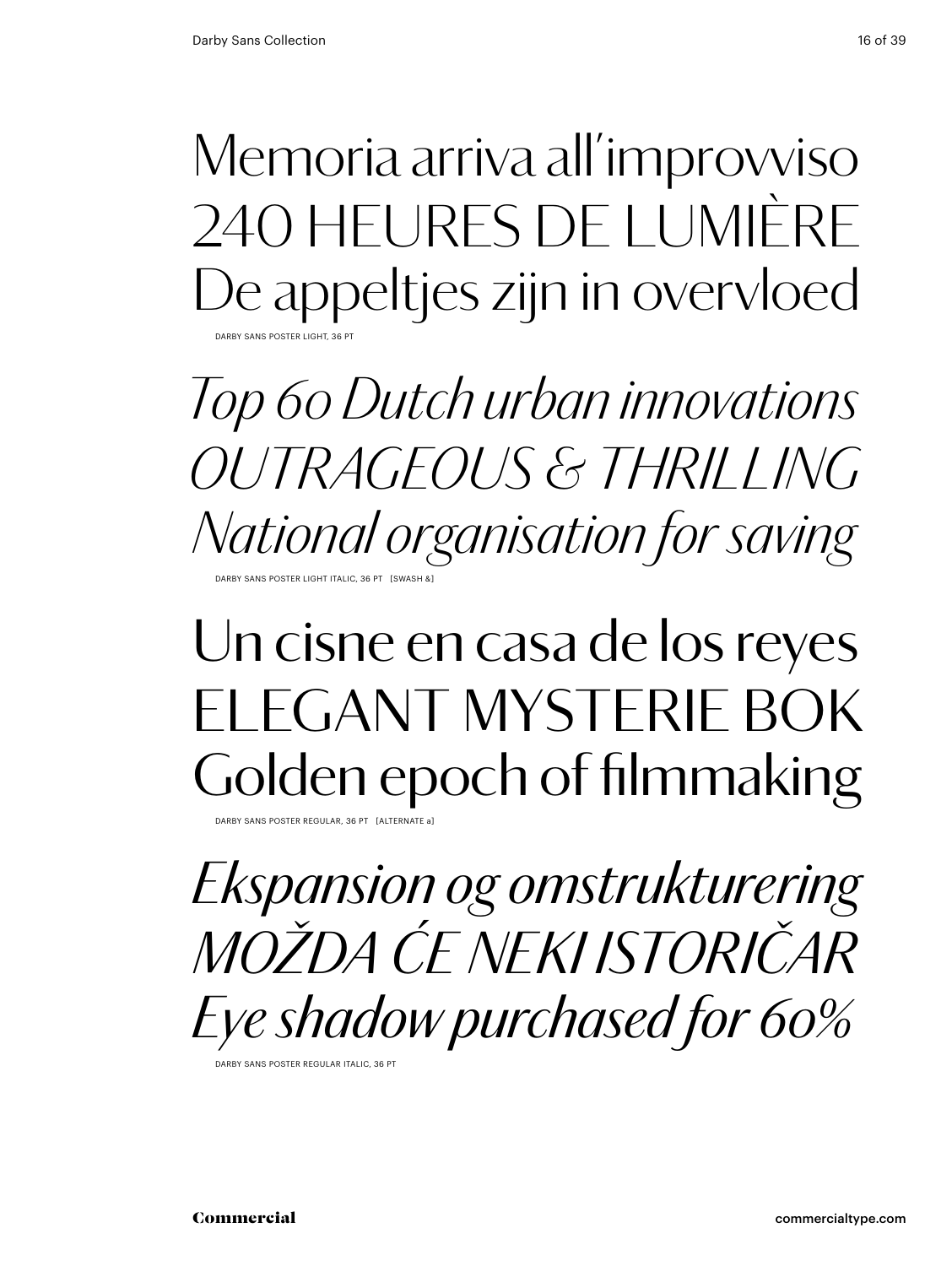#### Wondering aloud she utters FOUNTAINS SPARKLE AT Jesen v newyorških galerijah Darby Sans Poster Medium, 36 pt [alternate w g]

*Cliff camping in the Swiss Alps Među prvim mirisima po Dreams never end just remain* Darby Sans Poster Medium Italic, 36 pt

### **New political parties get 3% had 496,000 volumes Consejo de Administración**

DARBY SANS POSTER BOLD, 36 PT

### *Progressivement Disparaître With impeccable logic Transcended the typecasting*

DARBY SANS POSTER BOLD ITALIC, 36 PT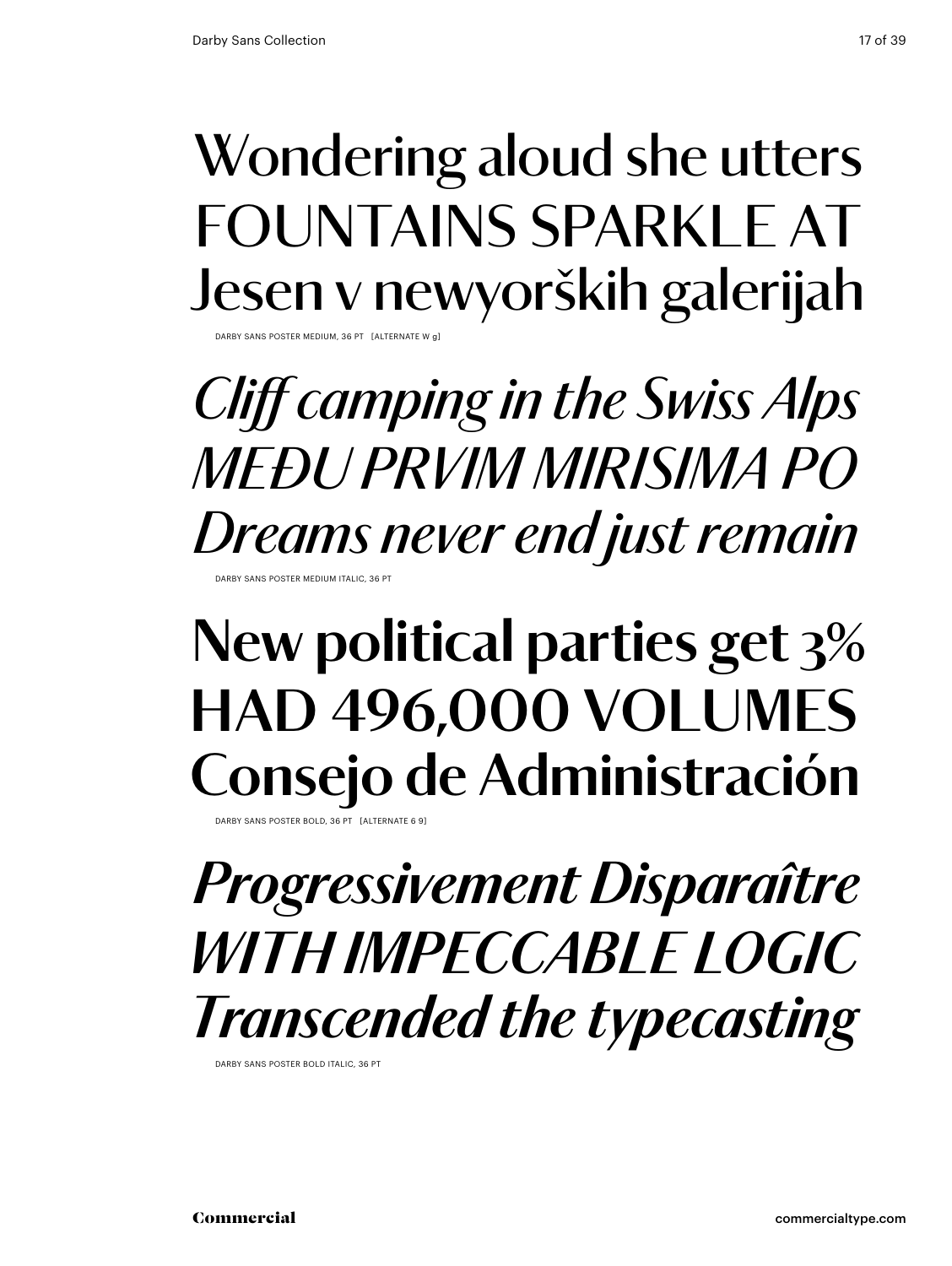#### Mais avec ses 5 jours fériés 1931 MUSIC RECORDING Hugtakið er líka notað yfir Darby Sans Poster black, 36 pt

### *Avrupa Birliği'ne üye olmak huge tonal reversals Pleating on woolen clothing*

Darby Sans Poster black italic, 36 pt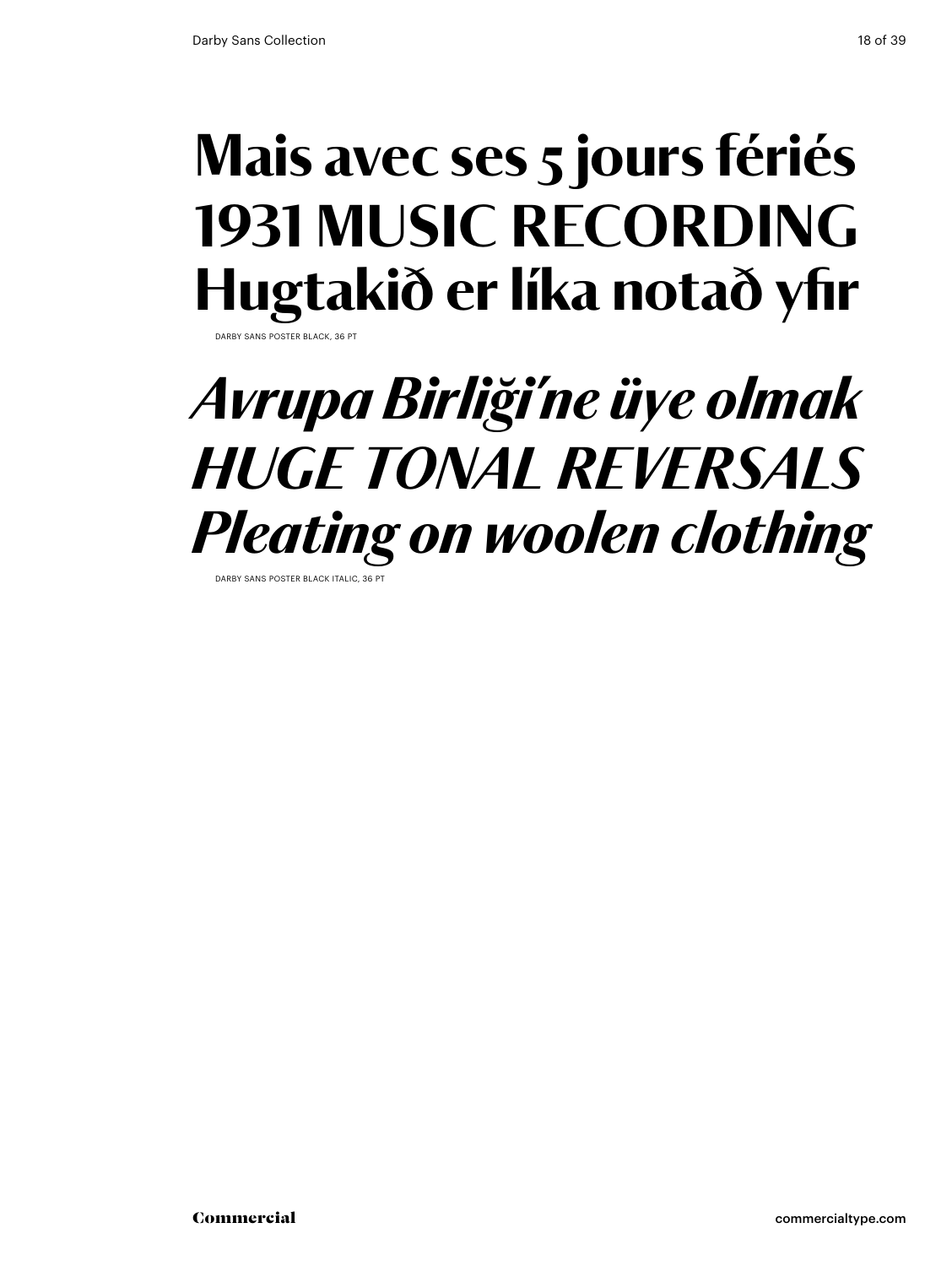### Cumhurbaşkanlığı Darby Sans Poster Thin, 60 Pt

enerational DARBY SANS POSTER EXTRA LIGHT, 60 PT

## 'ereldkampioen

DARBY SANS POSTER LIGHT, 60 PT [ALTERNATE W]

## norialisations

Darby Sans Poster Regular, 60 Pt [alternate a]

### mpletamente Darby Sans Poster Medium, 60 Pt

**Koffieliefhebber** DARBY SANS POSTER BOLD, 60 PT

lanleggeren DARBY SANS POSTER BLACK, 60 P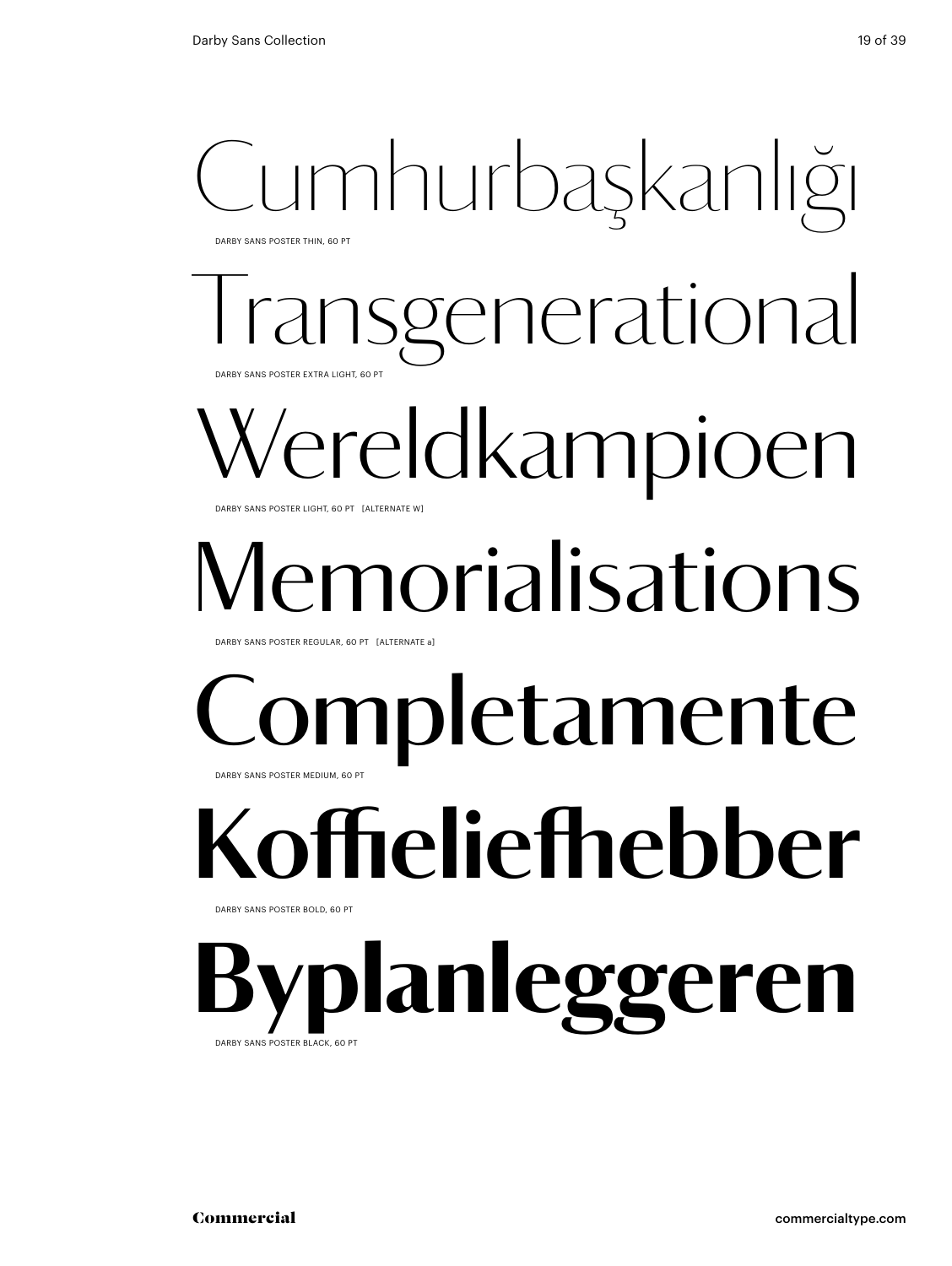*Superendividamento*

Darby Sans Poster Thin italic, 60 Pt

*Zinngießerwerkstatt* Darby Sans Poster Extra Light italic, 60 Pt



### *Tilfinningaþrungið* Darby Sans Poster Regular italic, 60 Pt

## *Unconsentaneous*

Darby Sans Poster Medium italic, 60 Pt



DARBY SANS POSTER BOLD ITALIC, 60 PT



DARBY SANS POSTER BLACK ITALIC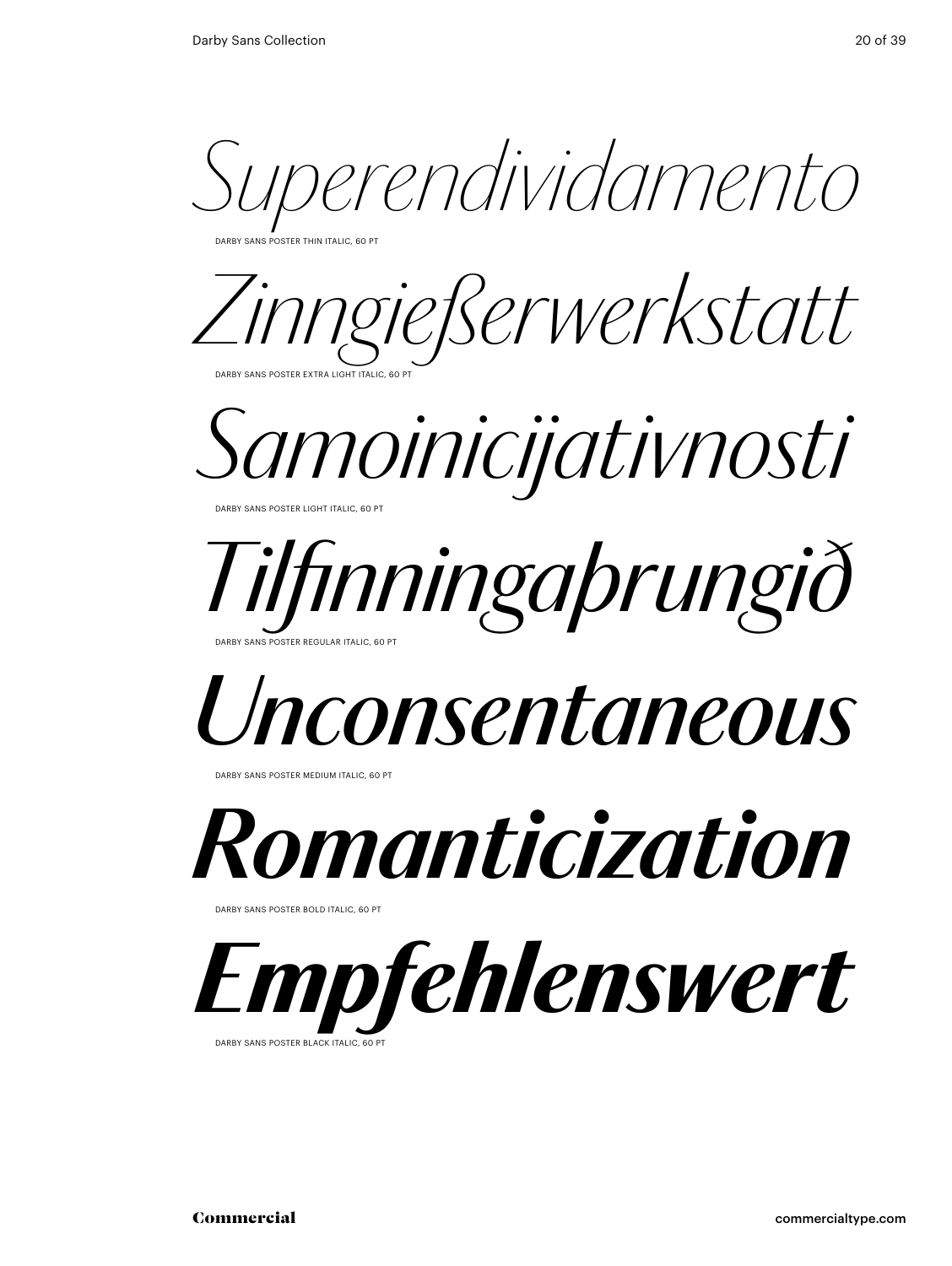## **Darby Sans**

Darby Sans is a contemporary humanist sans serif that is at its heart a workhorse. Commissioned by *Wallpaper\** magazine to complement its display version, Darby Sans Poster, it works effortlessly in all situations, from small text sizes to large bold display use. Its open forms and no nonsense slanted italic make it well suited to many uses.

#### **Published** 2014

**Designed by** Paul Barnes & dan milne

**14 styles** 7 weights w/ ITALICS

#### **Features**

PROPORTIONAL oldstyle/LINING FIGURES TABULAR OLDSTYLE/LINING FIGURES FRACTIONS SUPERSCRIPT/SUBSCRIPT

Rather than following the typical British sans serif model of Gill and Johnston, Darby Sans looks back instead to the eighteenth century. At its heart in the roman it follows the transitional forms found in the typefaces of Baskerville, Fry & Wilson, but also in the vernacular lettering style found in everyday life. These are the letters of the Age of Enlightenment; the name itself comes from the Darby family, famed pioneers of the industrial revolution. Stripping these forms of serifs and contrast renders an open and intelligent sans serif typeface suited for both print and for screen use.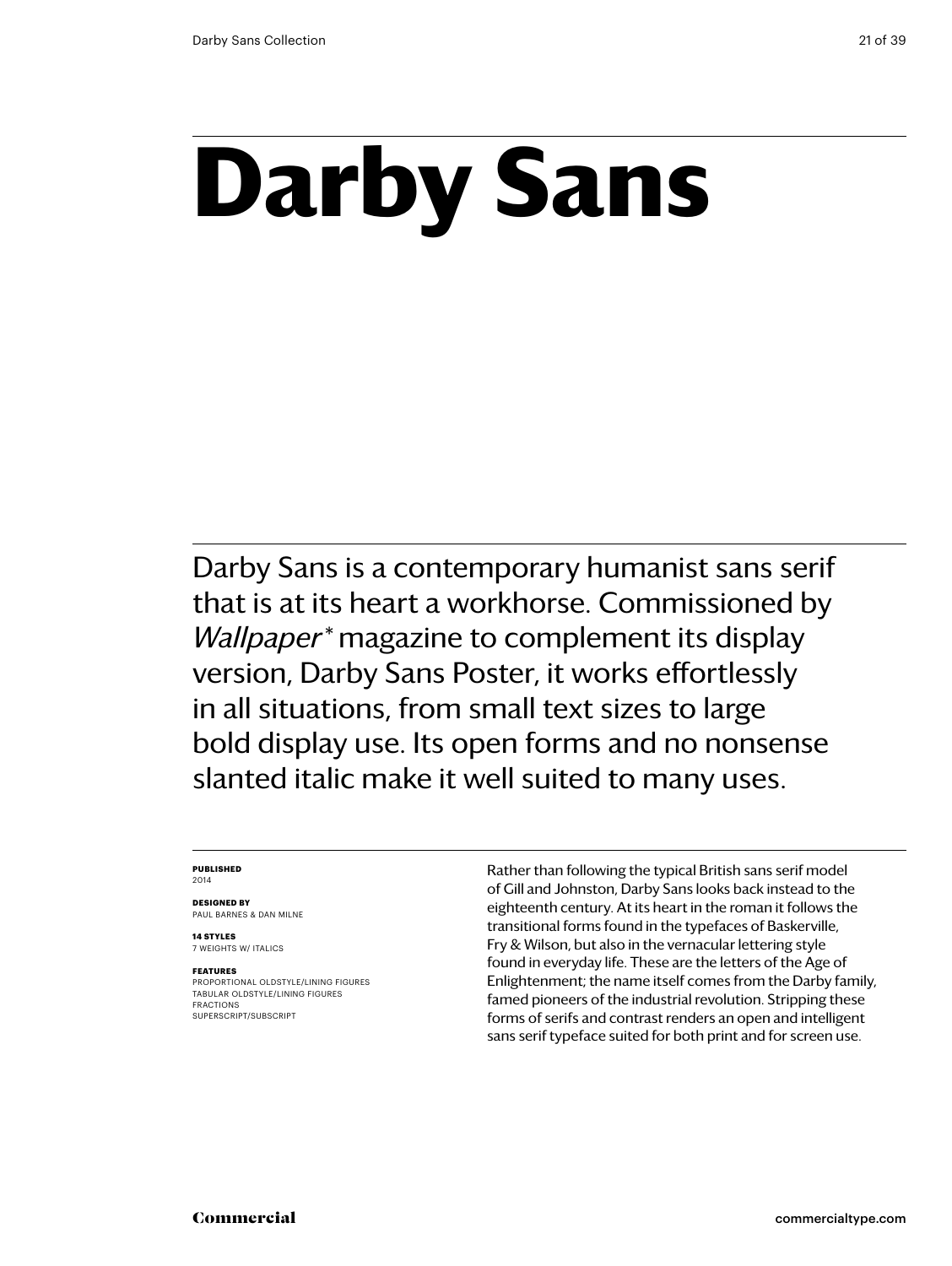Darby Sans Thin *Darby Sans Thin Italic* Darby Sans Extra Light *Darby Sans Extra Light Italic* Darby Sans Light *Darby Sans Light Italic* Darby Sans Regular *Darby Sans Regular Italic* Darby Sans Medium *Darby Sans Medium Italic* **Darby Sans Bold** *Darby Sans Bold Italic* Darby Sans Black *Darby Sans Black Italic*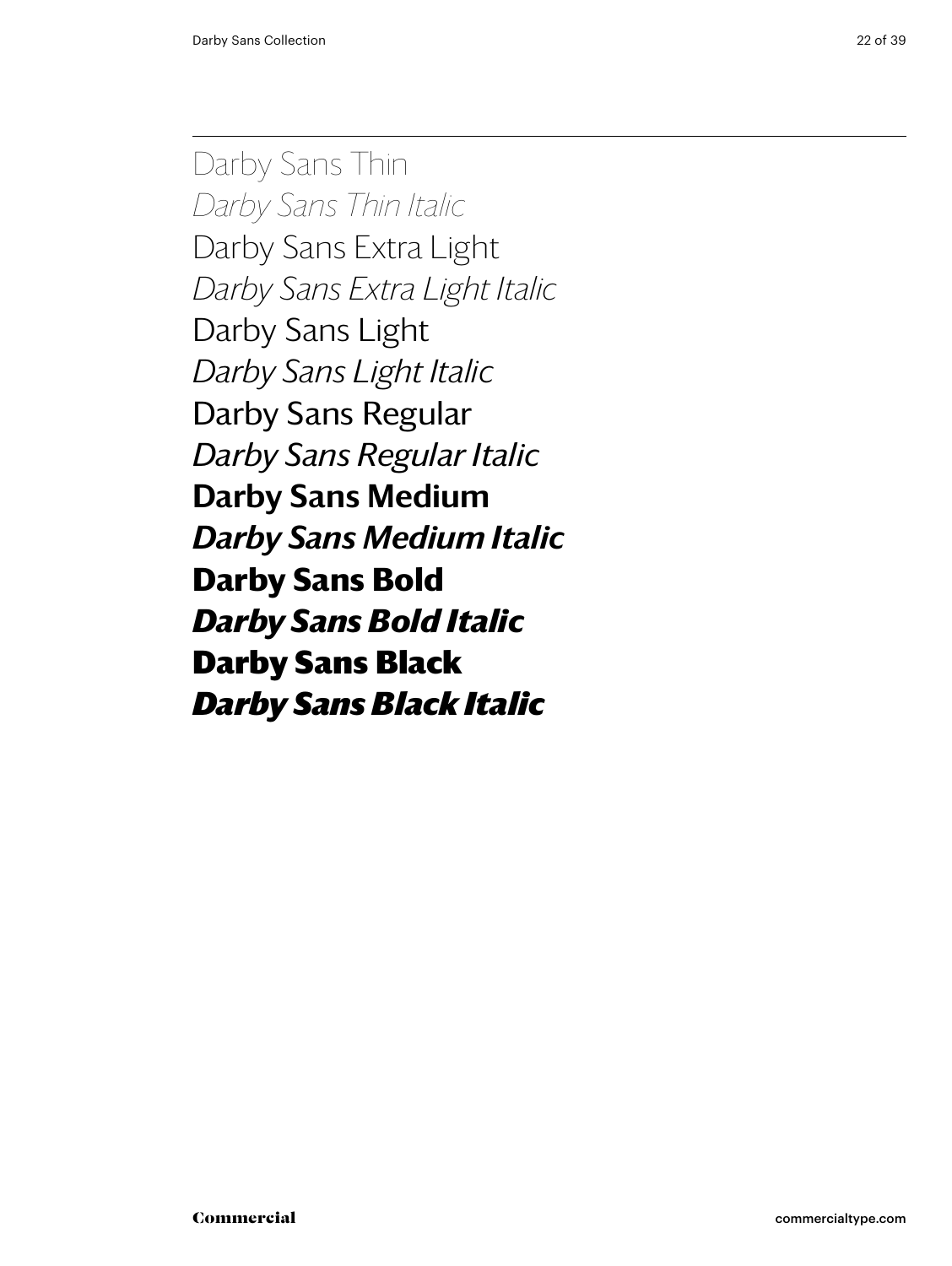

DARBY SANS THIN ITALIC, 70 PT

## $I$  ANDFR ockenspiels

Darby Sans Extra Light, 70 pt



Darby Sans Extra Light Italic, 70 pt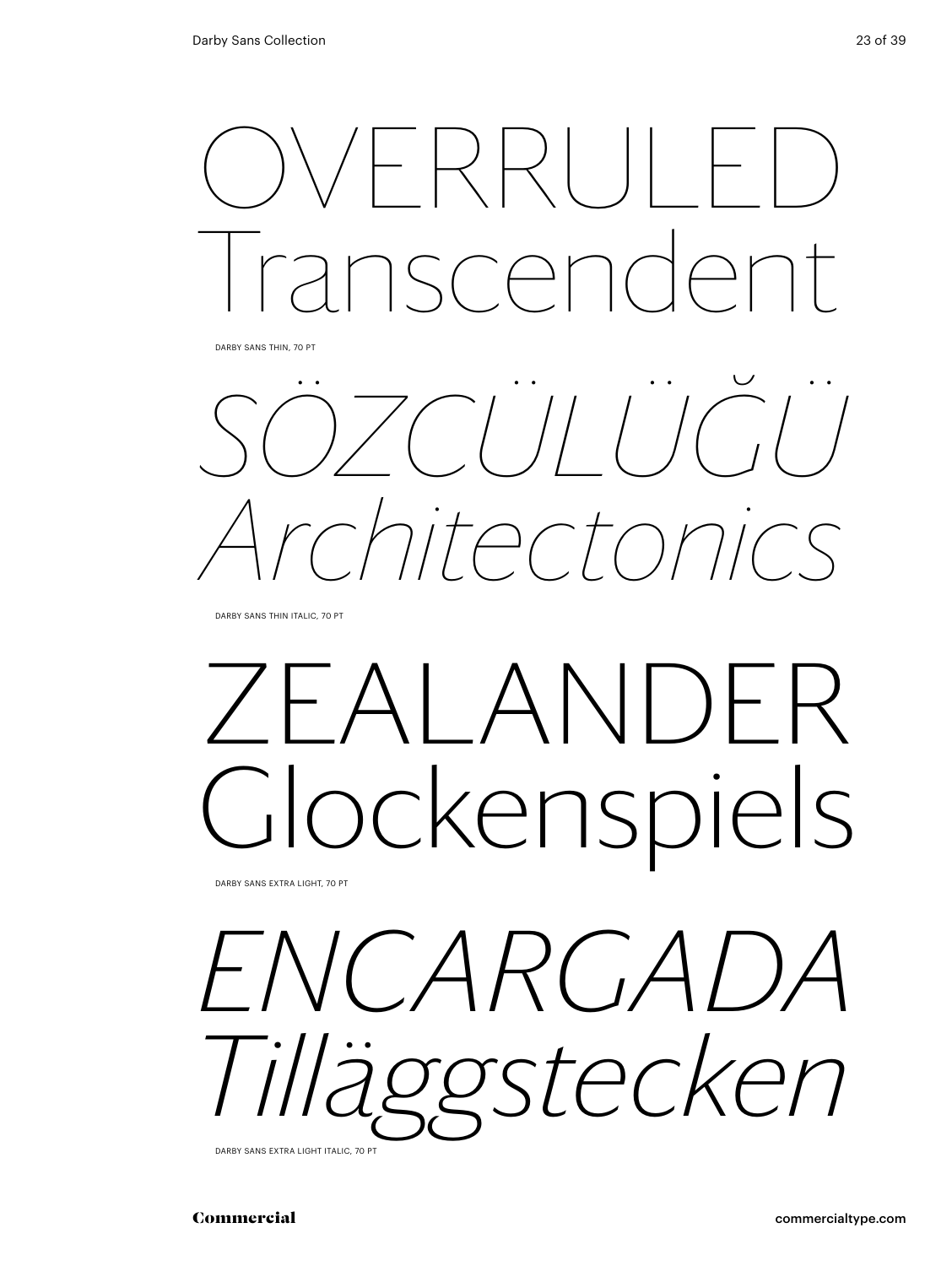

## *îndreptate Pedagogically* Darby Sans Light italic, 70 pt [alternate a g]

## GALLANTRY ccidentaux

Darby Sans regular, 70 pt

## *ultimatum Academician*

Darby Sans regular italic, 70 pt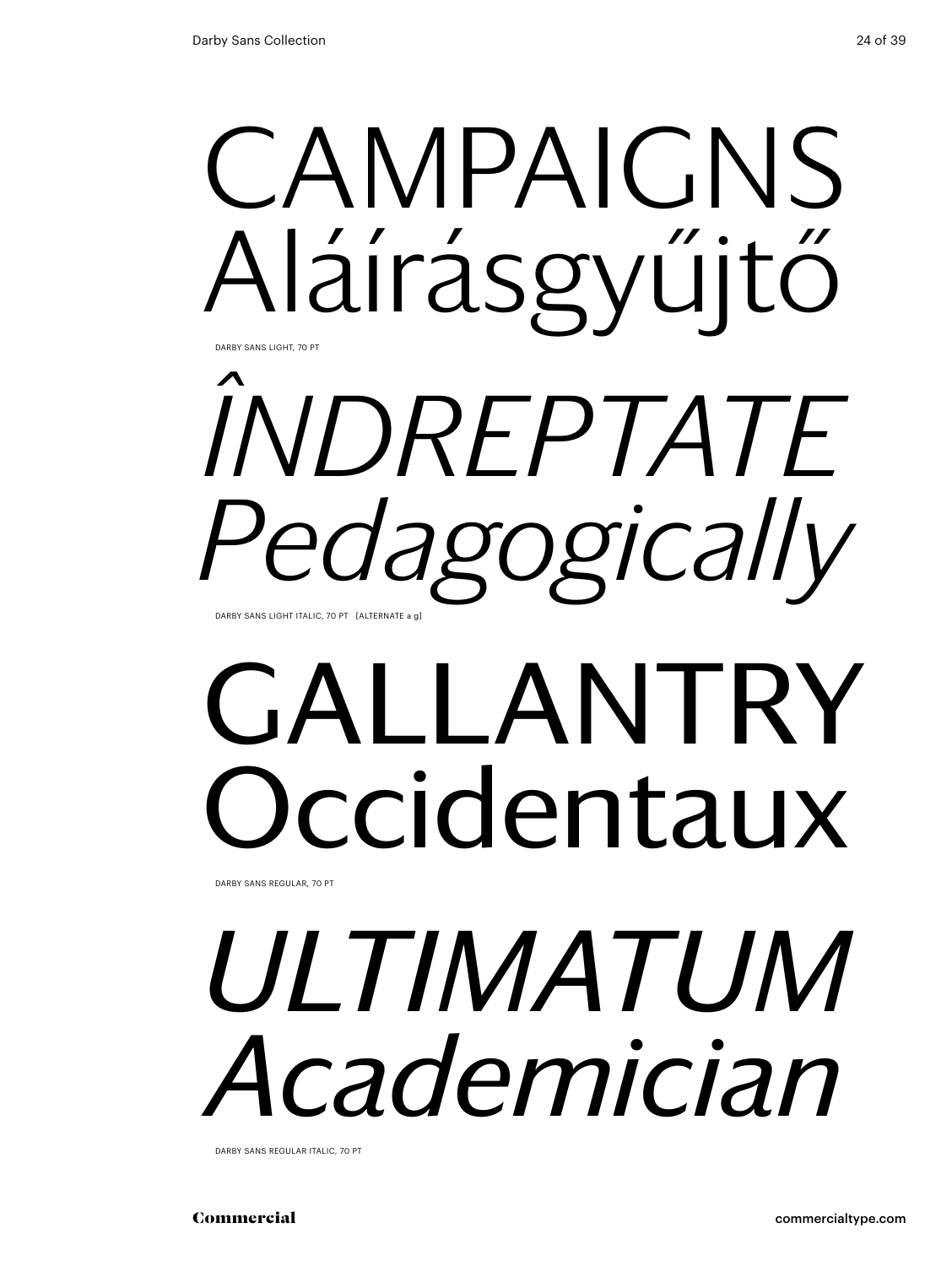## globalize Europäische *mediación* DARBY SANS MEDIUM, 70 PT

*Collaborates*

Darby Sans medium italic, 70 pt

### **engineers Angažiranja** DARBY SANS BOLD, 70 PT [ALTERNATE g]

## *potential Enlèvement*

Darby Sans bold italic, 70 pt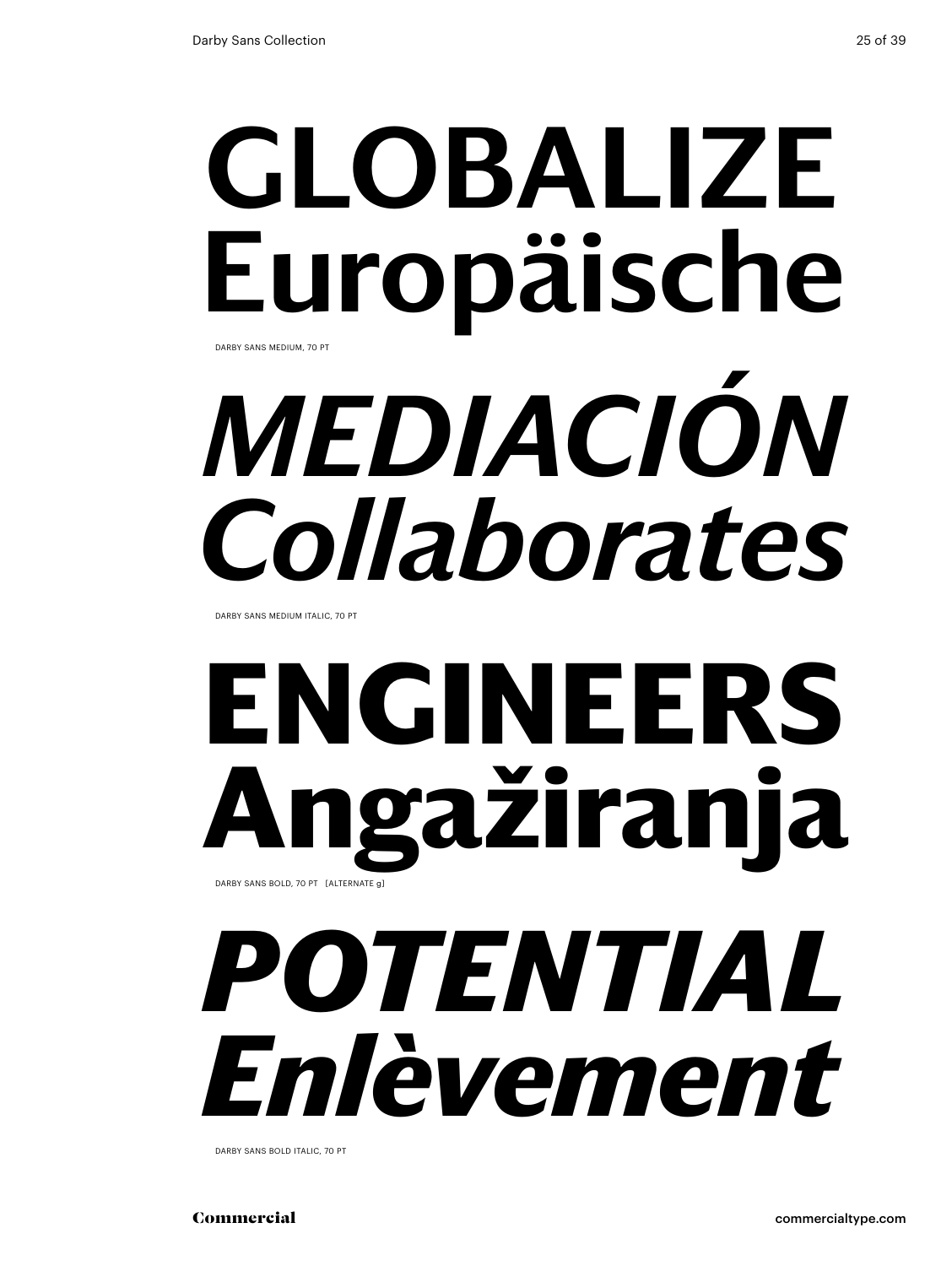## fearfully Guadalajara

Darby Sans black, 70 pt [alternate a]

## *oversized Encapçalats*

Darby Sans black italic, 70 pt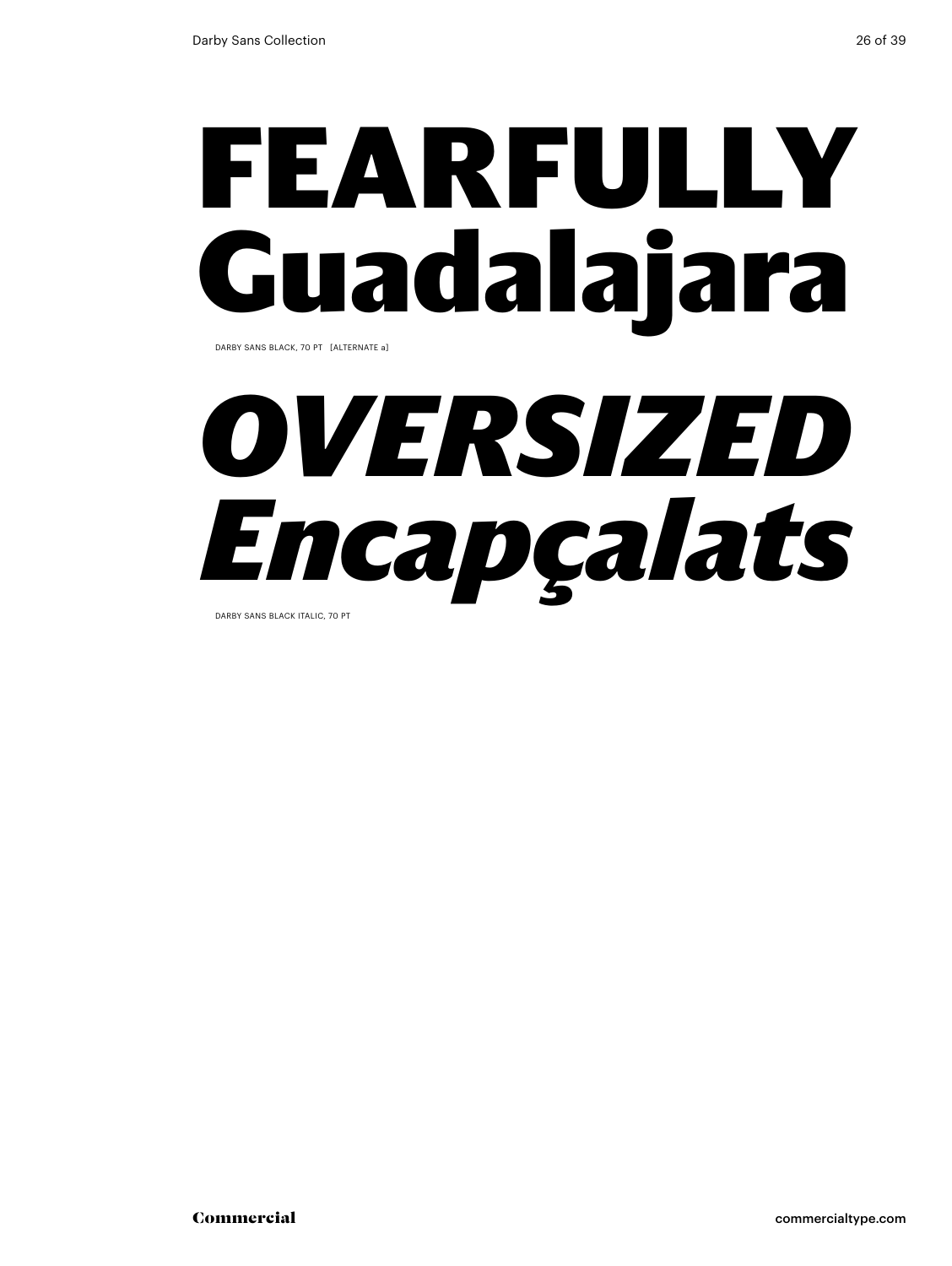New York subway system RESSMAKING DESIGN Juhovýchodne od mesta

DARBY SANS THIN, 40 PT

*Love eternal & projections elementary particle Il fatto è che il gin fatto dai*

DARRY SANS THIN ITALIC, 40 PT

### Pensaernïaeth o Lundain EMAIL SERVERS BREAK Highlights for Vancouver **DARBY SANS EXTRA LIGHT, 40 PT**

*Un angolo di Oktoberfest Joi începe la Braşov Premium Tier Upgrading*

DARBY SANS EXTRA LIGHT ITALIC, 40 PT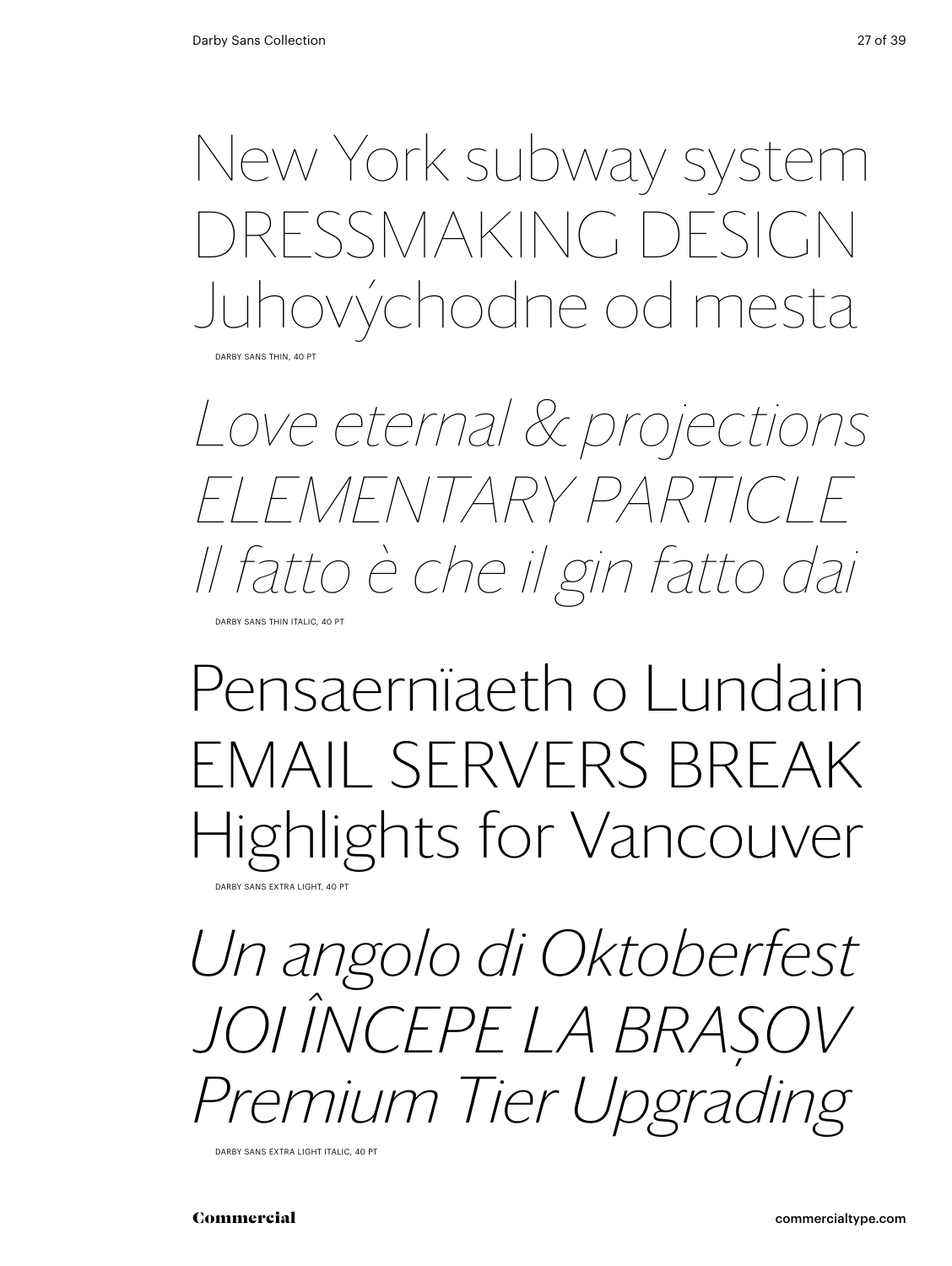Crystals mined after 1813 as Casas de Lorvão uixotic in his own way

Darby Sans Light, 40 pt [alternate a]

*Ferðaþjónustufyrirtækið Gelacht wird nicht Wasted time made up at*

DARRY SANS LIGHT ITALIC, 40 PT. [ALTERNAT

### Plaster cast by Victoria Umetniških središč En bestilling fra Citroën

DARBY SANS REGULAR, 40 PT

*Journées du patrimoine £18 million project How quietly juxtaposed* 

DARBY SANS REGULAR ITALIC, 40 P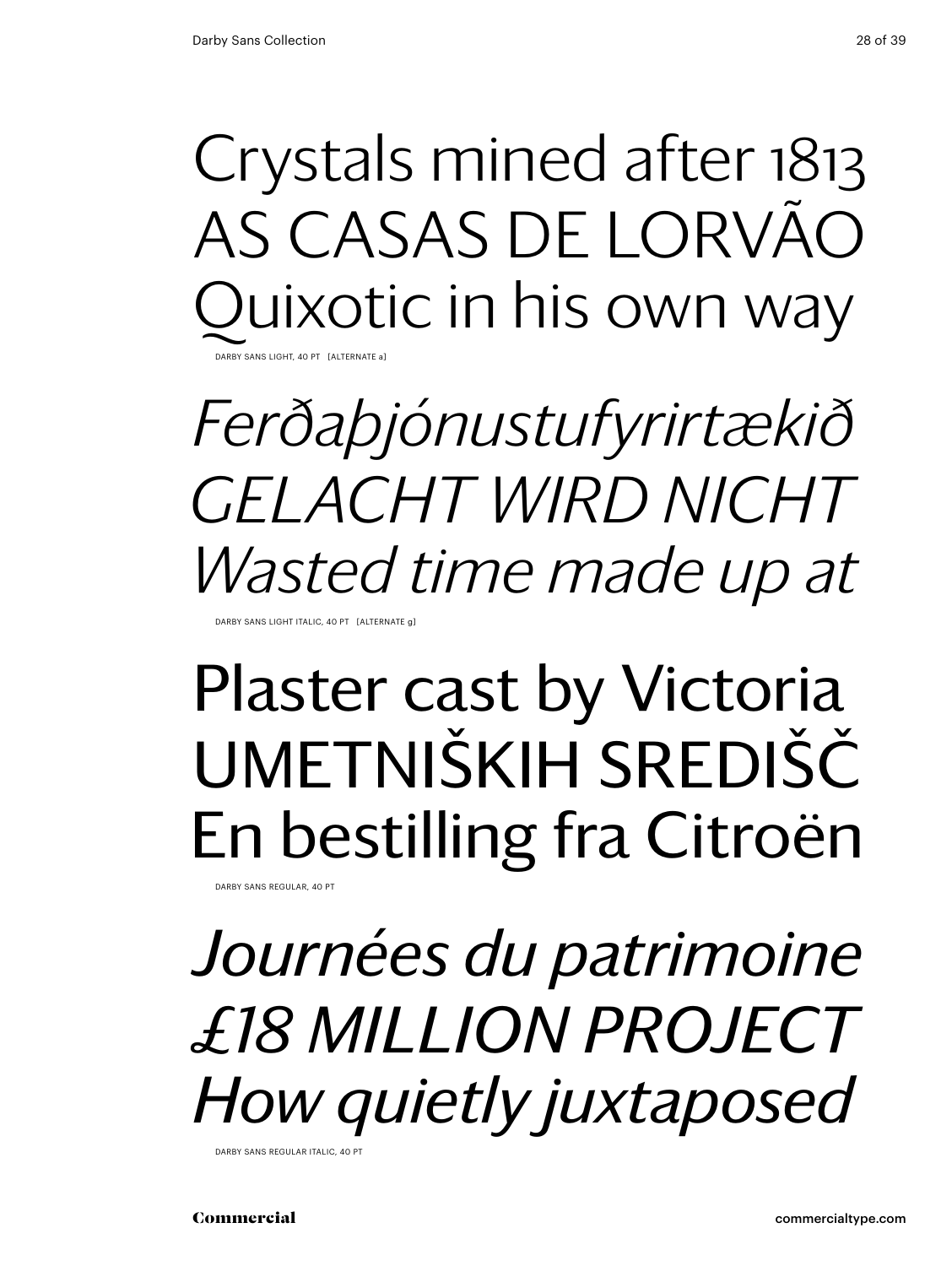### Móviles y ordenadores Kahaluu-Keauhou Is-serata ta' Miss Malta

DARBY SANS MEDIUM, 40 PT [ALTERNATE a]

### *Le parcours de l'artiste translucent glass Harr 1911 debuutroman*

Darby Sans Medium italic, 40 pt

### **The Future of Fashion SOULBOY OF NORTH Un poema de Llach en**

DARBY SANS BOLD, 40 P

### *Die Weltöffentlichkeit reale immateriale Autodidactic Writings*

DARBY SANS BOLD ITALIC, 40 PT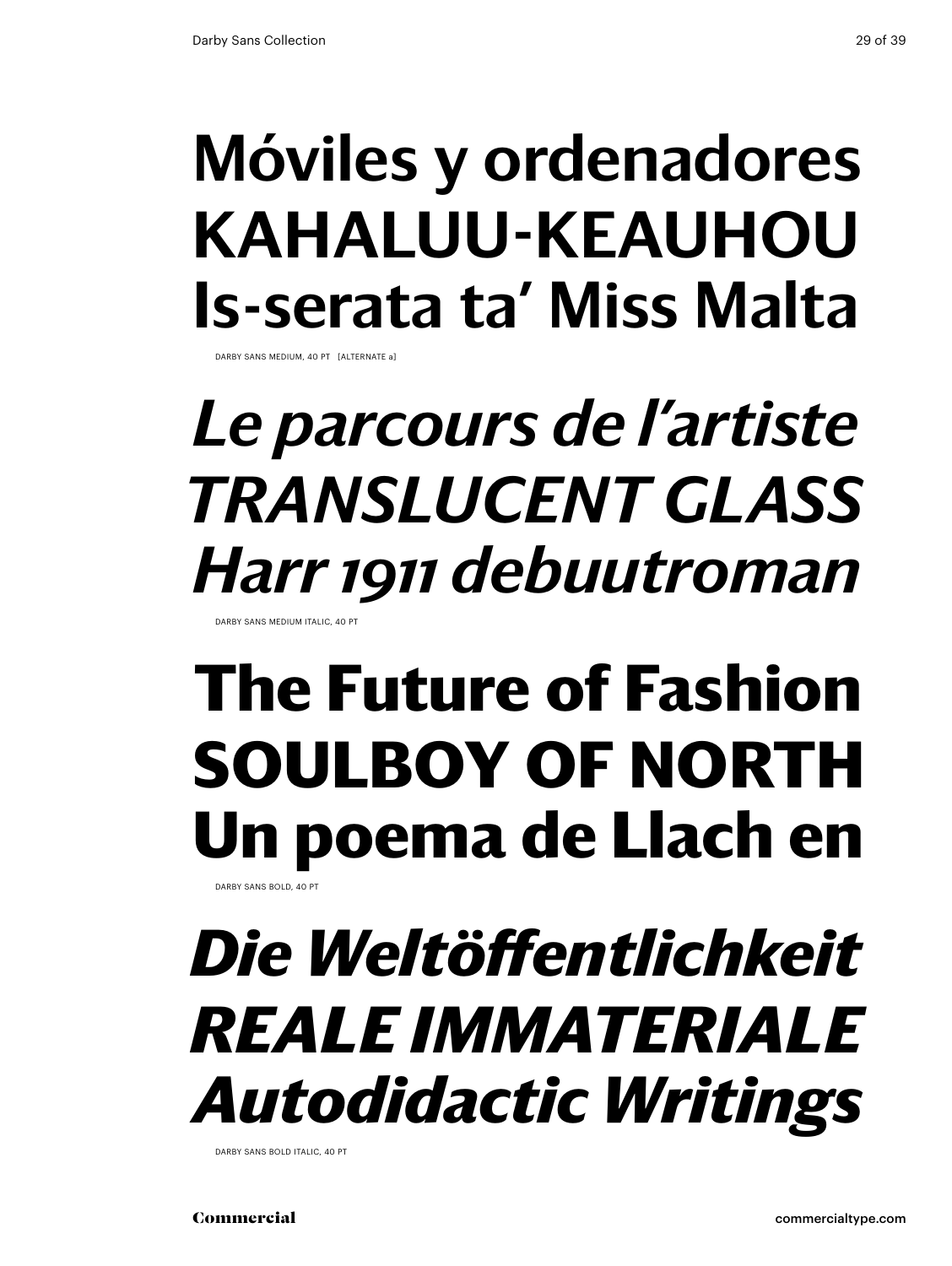### Bridge building in 1711 Bolgari že drugič Excellent manners by

DARBY SANS BLACK, 40 PT

### *Dundee's main street organic Chickpea Tops at 2014 triennial*

DARBY SANS BLACK ITALIC, 40 P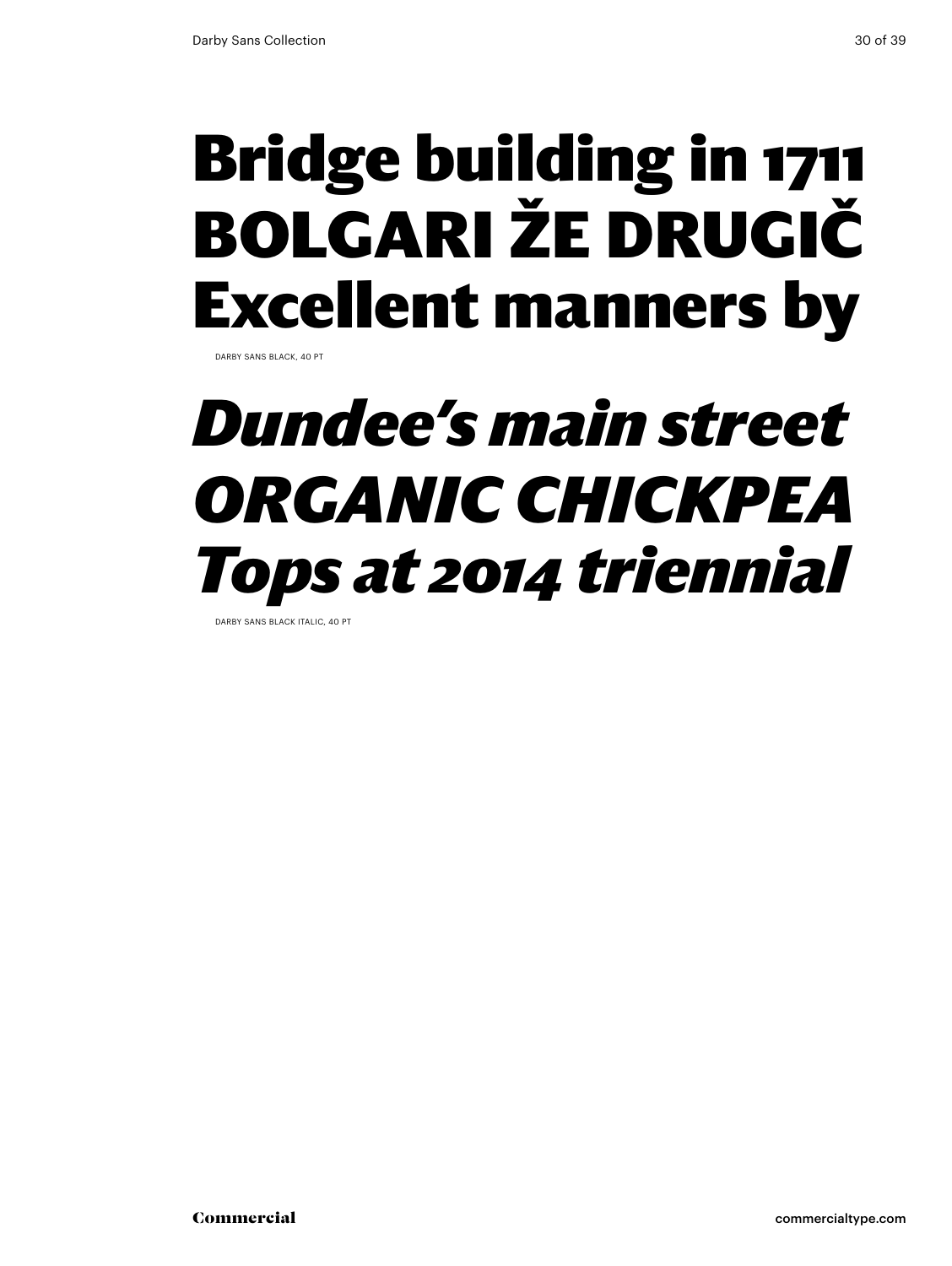news on fall 2015 releases from the premier italian label Pour partager ce grand moment, une soirée "Keynote" a vu le jour à Paris *Košarkaška reprezentacija Srbije plasirala se u polufinale Sporting performances during the recent games reveal anti-drug measures* DARBY SANS THIN, THIN ITALIC, 14 PT

Des opportunités inédites de découverte à ne pas rater Calorie 100, Total Saturated Fat 0%, Cholesterol 0%, Sodium 5%, Protein *Rauð taskaÞessa tösku nota ég nánast á hverjum einasta Ellen Ekman ger dig sina bästa tips på hur du går tillväga för att teckna en* Darby Sans extra light, extra Light Italic , 14 pt [alternate g]

Al momento di confezionare le crocchette prelevate Na płycie przedstawił oryginalne interpretacje popularnych tematów *security concerns ground over 20,000 Chicago flights Wirt Għawdex fakkret ukoll li hu assolutament mhux permessibbli li jsir* Darby Sans light, Light Italic, 14 pt

icelandic politician calls for referendum regarding Oorspronkelijk kwam dit idee van de Franse baron de Montesquieu *Haute couture runway on the seine is fashion week hit Nearly 95% of bi-annual funding for the parks systems is contributed* Darby Sans regular, regular Italic, 14 pt

Und natürlich kann es im Grunde nur um eines gehen Minister predtým tvrdil že ani druhý návrh sudcov nemusí uspieť *Srećom, blještavo ružičasati šešir neće se lako kupiti Une banque prête des chats en échange d'un emprunt immobilier* Darby Sans medium, medium italic, 14 pt

**Fotos de Evandro Teixeira ao longo dos 110 anos de Many of the shockingly failed predictions being passed around** *Ríkjandi heimsmeistari í Formúlu 1, Sebastian Vettel The glass sheen of the café floor glinted with scars borne out of* DARBY SANS BOLD, BOLD ITALIC, 14 PT [ALTERNATE a]

Die het gebouw bevolkt, 11.000 mensen op een geleid Carlos Vermut gana la Concha de Plata del Festival de Cine de *san marcos Will bounce back from Sunday's defeat Ruim twee derde van de mensen die vanuit de JWI kiezen voor*

Darby Sans black, black italic, 14 pt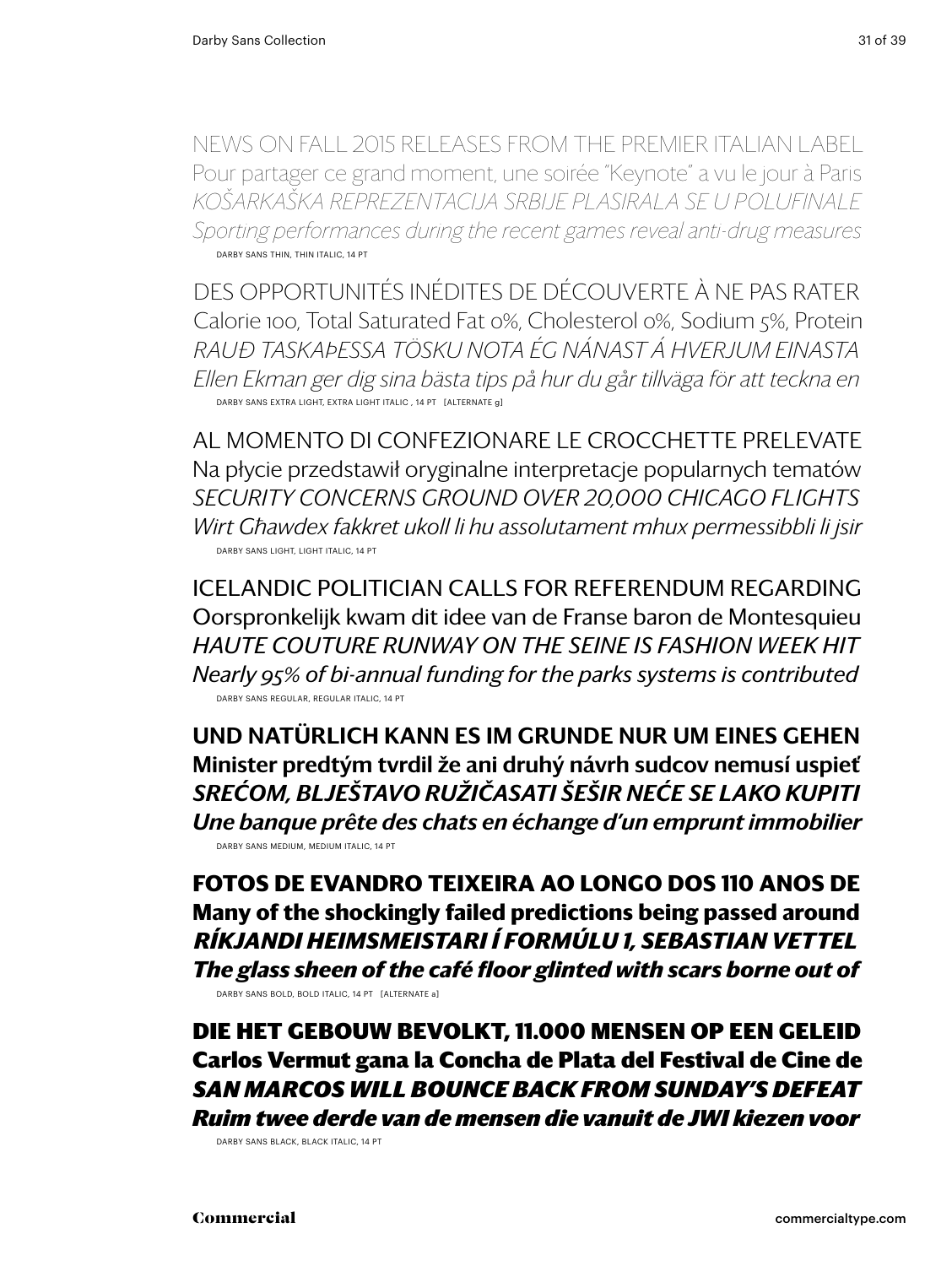### jörnufræðing Államfőválasztás Darby Sans Thin, 60 Pt

DARBY SANS EXTRA LIGHT, 60 PT [ALTERNATE a]

#### Conştientizează DARBY SANS LIGHT, 60 PT

## estationeerde

Darby Sans Regular, 60 Pt

### Seismotherapy Darby Sans Medium, 60 Pt

## **Muodostetaan**

Darby Sans Bold, 60 Pt

## everberating

Darby Sans black, 60 Pt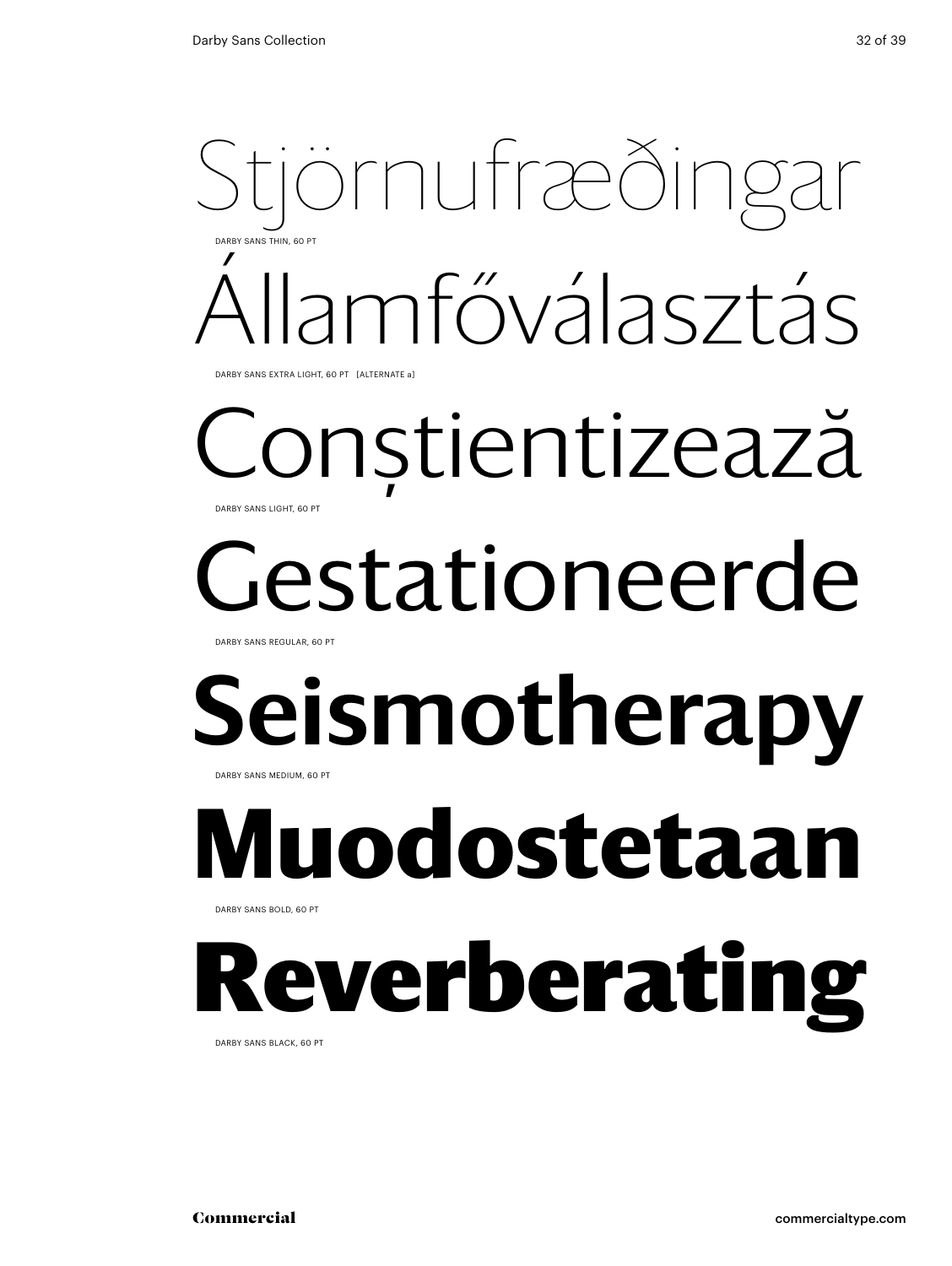*Xanthospermous*

DARBY SANS THIN ITALIC, 60 PT

Hovedbygninge DARBY SANS EXTRA LIGHT ITALIC, 60 PT

*Anthropological*  DARBY SANS LIGHT ITALIC, 60 PT

### *Upamiętniający* ARBY SANS REGULAR ITALIC, 60 PT

## *Zodpovědnosti*

DARBY SANS MEDIUM ITALIC, 60 P



DARBY SANS BOLD ITALIC, 60 PT [ALTERNATE a]



DARBY SANS BLACK ITALIC, 60 PT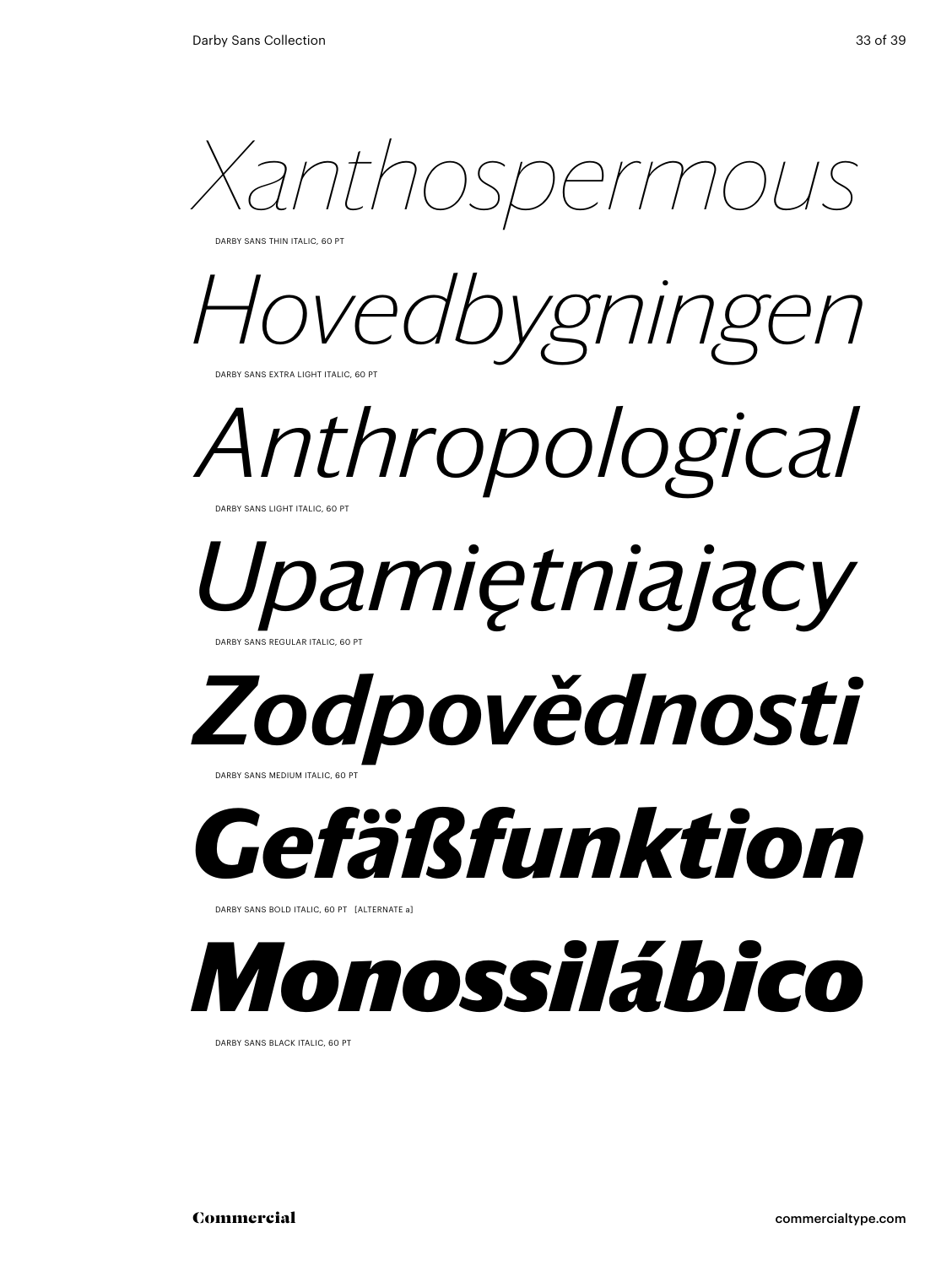regular

bold

bold

Darby Sans regular, regular Italic, bold, 16/20 PT

THE SPANISH WAR, which began in 1739, and the French war which soon followed it occasioned further increase of the debt, which, on the 31st of December 1748, after it had been concluded by the **Treaty of Aix-la-Chapelle,** amounted to £78,293,313. The most profound peace of the seventeen years of continuance had taken no more than £8,328,354 from it. A war of less than nine years' continuance added £31,338,689 to it (Refer to James Postlethwaite's *History of the Public Revenue*). During the administration of Mr. Pelham, the interest of the public debt was reduced from 4% to 3%; or at least measures were taken for reducing it, from four to three per cent; **the sinking fund** was increased, and some part of the public debt was paid off. In 1755, before the breaking out of the late war, the funded debt of Great Britain amounted to £72,289,673. On the 5th of January 1763, at the conclusion of the peace, the funded debt amounted to £122,603,336. The unfunded debt has been stated at £13,927,589. Also on the 5th of January 1764, the funded debt was increased (partly by a new loan, and partly by funding a part of the unfunded debt) to £129,586,782, there still remained (according to the very well informed author of *Considerations on the Trade and Finances of Great Britain*) an unfunded debt which was brought to account in that and the following regular all caps Proportional oldstyle figures regular italic Proportional lining figures

regular Italic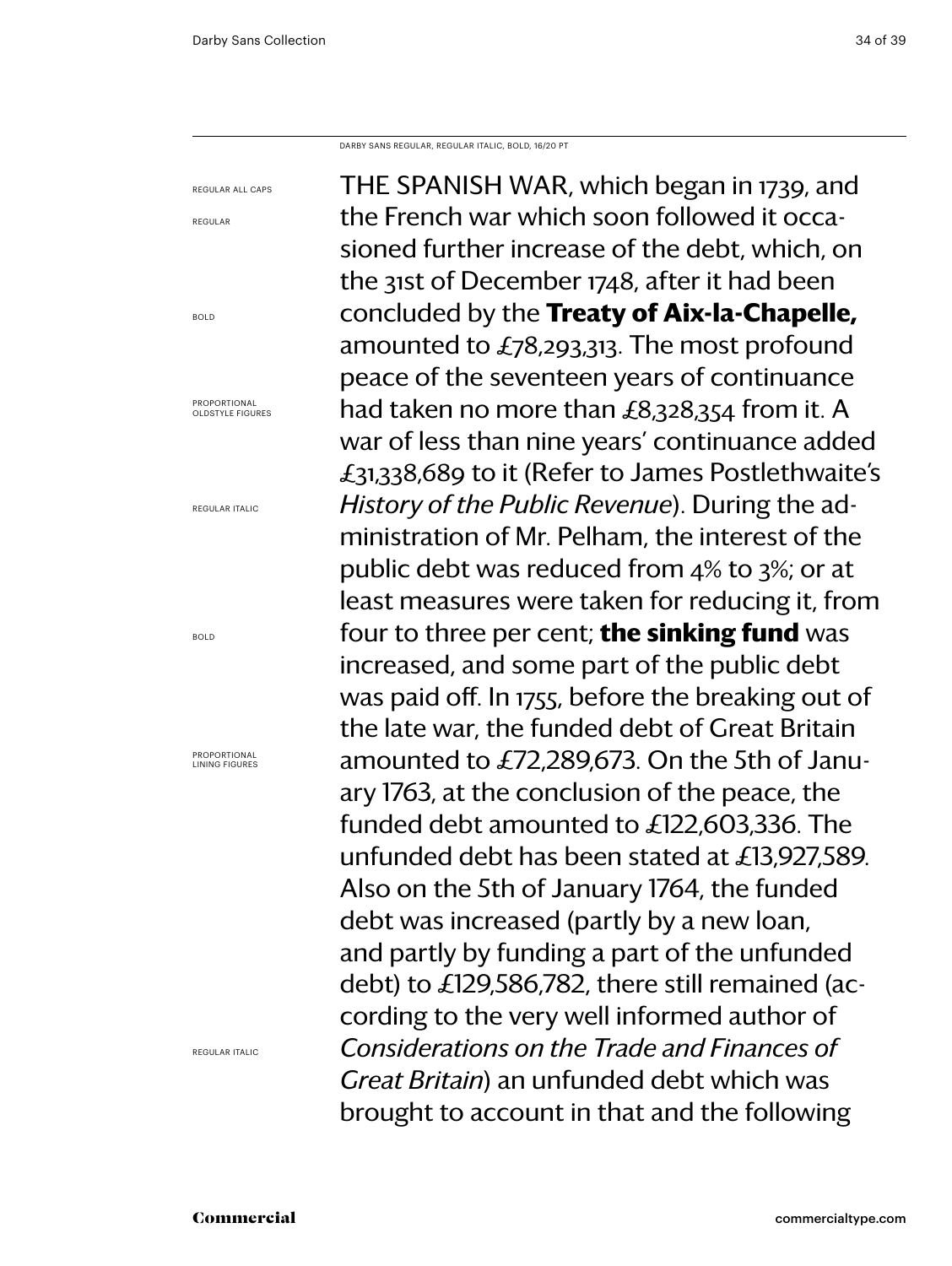DARBY SANS REGULAR, REGULAR ITALIC, BOLD, 10/13 PT DARBY SANS MEDIUM, MEDIUM ITALIC, BLACK, 10/13 PT

#### **The Psychology of Beauty**

Every introduction to the problems of aesthetics begins by acknowledging the existence and claims of two methods of attack—the *general, philosophical, deductive*, which starts from a complete metaphysics and installs beauty in its place among the other great concepts; and the *empirical*, or *inductive*, which seeks to disengage a general principle of beauty from the objects of aesthetic experience and the facts of aesthetic enjoyment: an example of Fechner's "aesthetics from above & from below."

#### **Methodologies**

The first was the method of aesthetics par excellence. It was indeed only through the desire of an eighteenth-century philosopher, Baumgarten, to round out his "architectonic" of metaphysics that the science received its name, as designating the theory of knowledge in the form of feeling, parallel to that of "clear," logical thought. Kant, Schelling, and Hegel, again, made use of the concept of *the Beautiful* as a kind of keystone or cornice for their respective philosophical edifices. Aesthetics, then, came into being as the philosophy of the Beautiful, and it may be asked why this philosophical aesthetics does not suffice; why beauty should need for its understanding also an aesthetics "von unten." The answer is not that no system of philosophy is universally accepted, but that *the general aesthetic theories* have not, as yet at least, succeeded in answering the plain questions of "the plain man" in regard to concrete beauty. Kant, indeed, frankly denied that the explanation of concrete beauty, or "Doctrine of Taste," as he called it, was possible, while the various definers of beauty as "the union of the Real and the Ideal" "the expression of the Ideal to Sense," have done no more than he. No one of *these* aesthetic systems, in spite of volumes of so-called application of their principles to works of art, has been able to furnish a criterion of beauty. The criticism of the

#### The Psychology of Beauty

Every introduction to the problems of aesthetics begins by acknowledging the existence and claims of two methods of attack—the *general, philosophical, deductive*, which starts from a complete metaphysics and installs beauty in its place among the other great concepts; and the *empirical*, or *inductive*, which seeks to disengage a general principle of beauty from the objects of aesthetic experience and the facts of aesthetic enjoyment: an example of Fechner's "aesthetics from above & from below."

#### Methodologies

The first was the method of aesthetics par excellence. It was indeed only through the desire of an eighteenth-century philosopher, Baumgarten, to round out his "architectonic" of metaphysics that the science received its name, as designating the theory of knowledge in the form of feeling, parallel to that of "clear," logical thought. Kant, Schelling, and Hegel, again, made use of the concept of *the Beautiful* as a kind of keystone or cornice for their respective philosophical edifices. Aesthetics, then, came into being as the philosophy of the Beautiful, and it may be asked why this philosophical aesthetics does not suffice; why beauty should need for its understanding also an aesthetics "von unten." The answer is not that no system of philosophy is universally accepted, but that *the general aesthetic theories* have not, as yet at least, succeeded in answering the plain questions of "the plain man" in regard to concrete beauty. Kant, indeed, frankly denied that the explanation of concrete beauty, or "Doctrine of Taste," as he called it, was possible, while the various definers of beauty as "the union of the Real and the Ideal" "the expression of the Ideal to Sense," have done no more than he. No one of *these* aesthetic systems, in spite of volumes of so-called application of their principles to works of art, has been able to furnish a criterion of beauty. The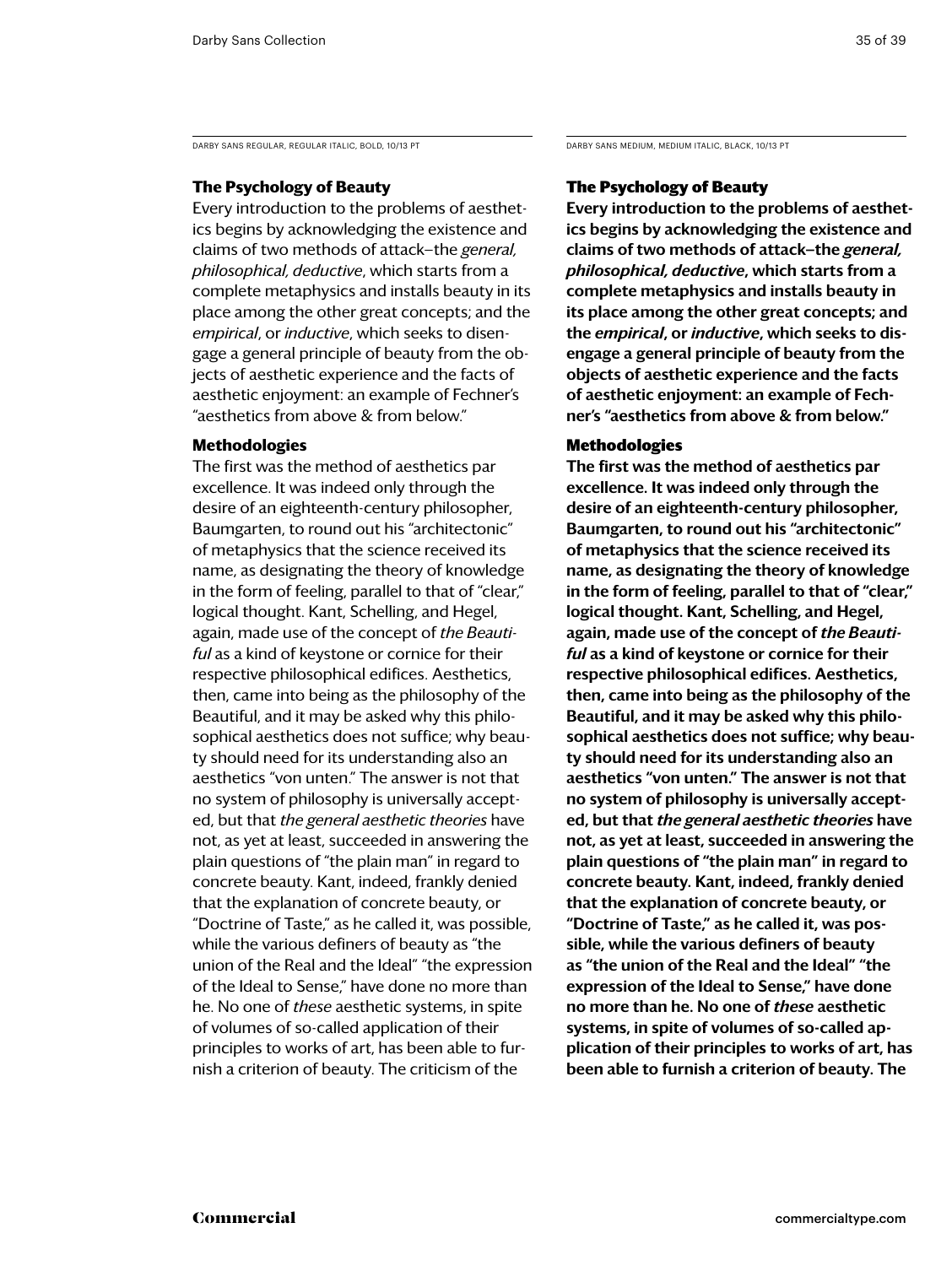DARBY SANS REGULAR, REGULAR ITALIC, BOLD, 9/12 PT DARBY SANS MEDIUM, MEDIUM ITALIC, BLACK, 9/12 PT

#### **The Psychology of Beauty**

Every introduction to the problems of aesthetics begins by acknowledging the existence and claims of two methods of attack—the *general, philosophical, deductive*, which starts from a complete metaphysics and installs beauty in its place among the other great concepts; and the *empirical*, or *inductive*, which seeks to disengage a general principle of beauty from the objects of aesthetic experience and the facts of aesthetic enjoyment: an example of Fechner's "aesthetics from above & from below."

#### **Methodologies**

The first was the method of aesthetics par excellence. It was indeed only through the desire of an eighteenth-century philosopher, Baumgarten, to round out his "architectonic" of metaphysics that the science received its name, as designating the theory of knowledge in the form of feeling, parallel to that of "clear," logical thought. Kant, Schelling, and Hegel, again, made use of the concept of *the Beautiful* as a kind of keystone or cornice for their respective philosophical edifices. Aesthetics, then, came into being as the philosophy of the Beautiful, and it may be asked why this philosophical aesthetics does not suffice; why beauty should need for its understanding also an aesthetics "von unten."

#### **The State of Criticism**

The answer is not that no system of philosophy is universally accepted, but that *the general aesthetic theories* have not, as yet at least, succeeded in answering the plain questions of "the plain man" in regard to concrete beauty. Kant, indeed, frankly denied that the explanation of concrete beauty, or "Doctrine of Taste," as he called it, was possible, while the various definers of beauty as "the union of the Real and the Ideal" "the expression of the Ideal to Sense," have done no more than he. No one of *these* aesthetic systems, in spite of volumes of so-called application of their principles to works of art, has been able to furnish a criterion of beauty. The criticism of the generations is summed up in the mild remark of Fechner, in his "Vorschule der Aesthetik," to the effect that the philosophical path leaves one in conceptions that, by reason of their generality, *do not well fit* the particular cases. And so it was that empirical aesthetics arose, which does

#### The Psychology of Beauty

Every introduction to the problems of aesthetics begins by acknowledging the existence and claims of two methods of attack—the *general, philosophical, deductive*, which starts from a complete metaphysics and installs beauty in its place among the other great concepts; and the *empirical*, or *inductive*, which seeks to disengage a general principle of beauty from the objects of aesthetic experience and the facts of aesthetic enjoyment: an example of Fechner's "aesthetics from above & from below."

#### Methodologies

The first was the method of aesthetics par excellence. It was indeed only through the desire of an eighteenth-century philosopher, Baumgarten, to round out his "architectonic" of metaphysics that the science received its name, as designating the theory of knowledge in the form of feeling, parallel to that of "clear," logical thought. Kant, Schelling, and Hegel, again, made use of the concept of *the Beautiful* as a kind of keystone or cornice for their respective philosophical edifices. Aesthetics, then, came into being as the philosophy of the Beautiful, and it may be asked why this philosophical aesthetics does not suffice; why beauty should need for its understanding also an aesthetics "von unten."

#### The State of Criticism

The answer is not that no system of philosophy is universally accepted, but that *the general aesthetic theories* have not, as yet at least, succeeded in answering the plain questions of "the plain man" in regard to concrete beauty. Kant, indeed, frankly denied that the explanation of concrete beauty, or "Doctrine of Taste," as he called it, was possible, while the various definers of beauty as "the union of the Real and the Ideal" "the expression of the Ideal to Sense," have done no more than he. No one of *these* aesthetic systems, in spite of volumes of so-called application of their principles to works of art, has been able to furnish a criterion of beauty. The criticism of the generations is summed up in the mild remark of Fechner, in his "Vorschule der Aesthetik," to the effect that the philosophical path leaves one in conceptions that, by reason of their generality, *do not well fit* the particular cases. And so it was that empirical aesthetics arose, which does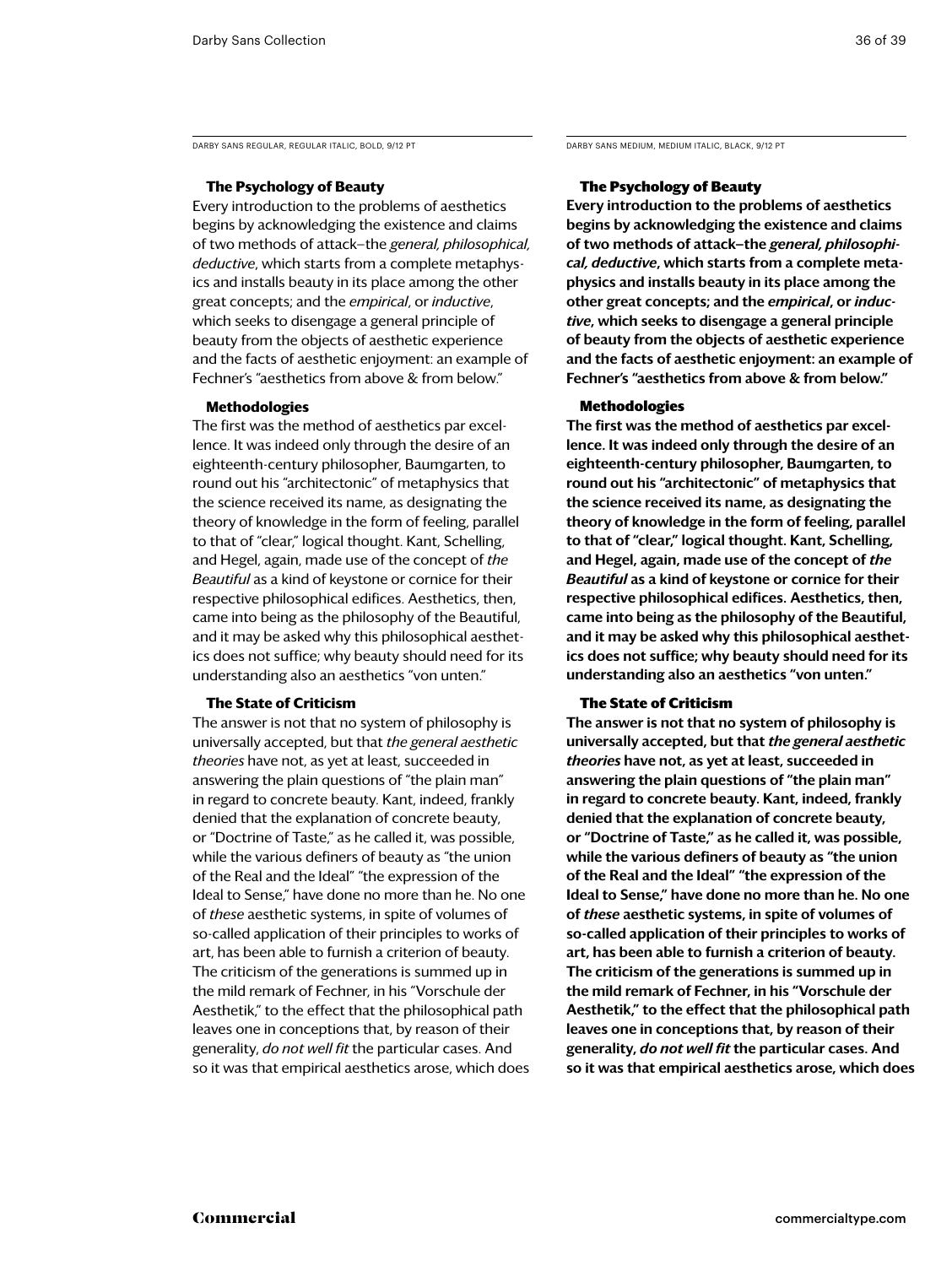DARBY SANS REGULAR, REGULAR ITALIC, BOLD, 8/11 PT DARBY SANS MEDIUM, MEDIUM ITALIC, BLACK, 8/11 PT

#### **The Psychology of Beauty**

Every introduction to the problems of aesthetics begins by acknowledging the existence and claims of two methods of attack—the *general, philosophical, deductive*, which starts from a complete metaphysics and installs beauty in its place among the other great concepts; and the *empirical*, or *inductive*, which seeks to disengage a general principle of beauty from the objects of aesthetic experience and the facts of aesthetic enjoyment: an example of Fechner's "aesthetics from above and from below."

#### **Methodologies**

The first was the method of aesthetics par excellence. It was indeed only through the desire of an eighteenth-century philosopher, Baumgarten, to round out his "architectonic" of metaphysics that the science received its name, as designating the theory of knowledge in the form of feeling, parallel to that of "clear," logical thought. Kant, Schelling, and Hegel, again, made use of the concept of *the Beautiful* as a kind of keystone or cornice for their respective philosophical edifices. Aesthetics, then, came into being as the philosophy of the Beautiful, and it may be asked why this philosophical aesthetics does not suffice; why beauty should need for its understanding also an aesthetics "von unten."

#### **The State of Criticism**

The answer is not that no system of philosophy is universally accepted, but that *the general aesthetic theories* have not, as yet at least, succeeded in answering the plain questions of "the plain man" in regard to concrete beauty. Kant, indeed, frankly denied that the explanation of concrete beauty, or "Doctrine of Taste," as he called it, was possible, while the various definers of beauty as "the union of the Real and the Ideal" "the expression of the Ideal to Sense," have done no more than he. No one of *these* aesthetic systems, in spite of volumes of so-called application of their principles to works of art, has been able to furnish a criterion of beauty. The criticism of the generations is summed up in the mild remark of Fechner, in his "Vorschule der Aesthetik," to the effect that the philosophical path leaves one in conceptions that, by reason of their generality, *do not well fit* the particular cases. And so it was that empirical aesthetics arose, which does not seek to answer those plain questions as to the enjoyment of concrete beauty down to its simplest forms, to which philosophical aesthetics had been inadequate. But it is clear that neither has empirical aesthetics said the last word concerning beauty. Criticism

#### The Psychology of Beauty

Every introduction to the problems of aesthetics begins by acknowledging the existence and claims of two methods of attack—the *general, philosophical, deductive*, which starts from a complete metaphysics and installs beauty in its place among the other great concepts; and the *empirical*, or *inductive*, which seeks to disengage a general principle of beauty from the objects of aesthetic experience and the facts of aesthetic enjoyment: an example of Fechner's "aesthetics from above and from below."

#### Methodologies

The first was the method of aesthetics par excellence. It was indeed only through the desire of an eighteenth-century philosopher, Baumgarten, to round out his "architectonic" of metaphysics that the science received its name, as designating the theory of knowledge in the form of feeling, parallel to that of "clear," logical thought. Kant, Schelling, and Hegel, again, made use of the concept of *the Beautiful* as a kind of keystone or cornice for their respective philosophical edifices. Aesthetics, then, came into being as the philosophy of the Beautiful, and it may be asked why this philosophical aesthetics does not suffice; why beauty should need for its understanding also an aesthetics "von unten."

#### The State of Criticism

The answer is not that no system of philosophy is universally accepted, but that *the general aesthetic theories* have not, as yet at least, succeeded in answering the plain questions of "the plain man" in regard to concrete beauty. Kant, indeed, frankly denied that the explanation of concrete beauty, or "Doctrine of Taste," as he called it, was possible, while the various definers of beauty as "the union of the Real and the Ideal" "the expression of the Ideal to Sense," have done no more than he. No one of *these* aesthetic systems, in spite of volumes of so-called application of their principles to works of art, has been able to furnish a criterion of beauty. The criticism of the generations is summed up in the mild remark of Fechner, in his "Vorschule der Aesthetik," to the effect that the philosophical path leaves one in conceptions that, by reason of their generality, *do not well fit* the particular cases. And so it was that empirical aesthetics arose, which does not seek to answer those plain questions as to the enjoyment of concrete beauty down to its simplest forms, to which philosophical aesthetics had been inadequate. But it is clear that neither has empirical aesthetics said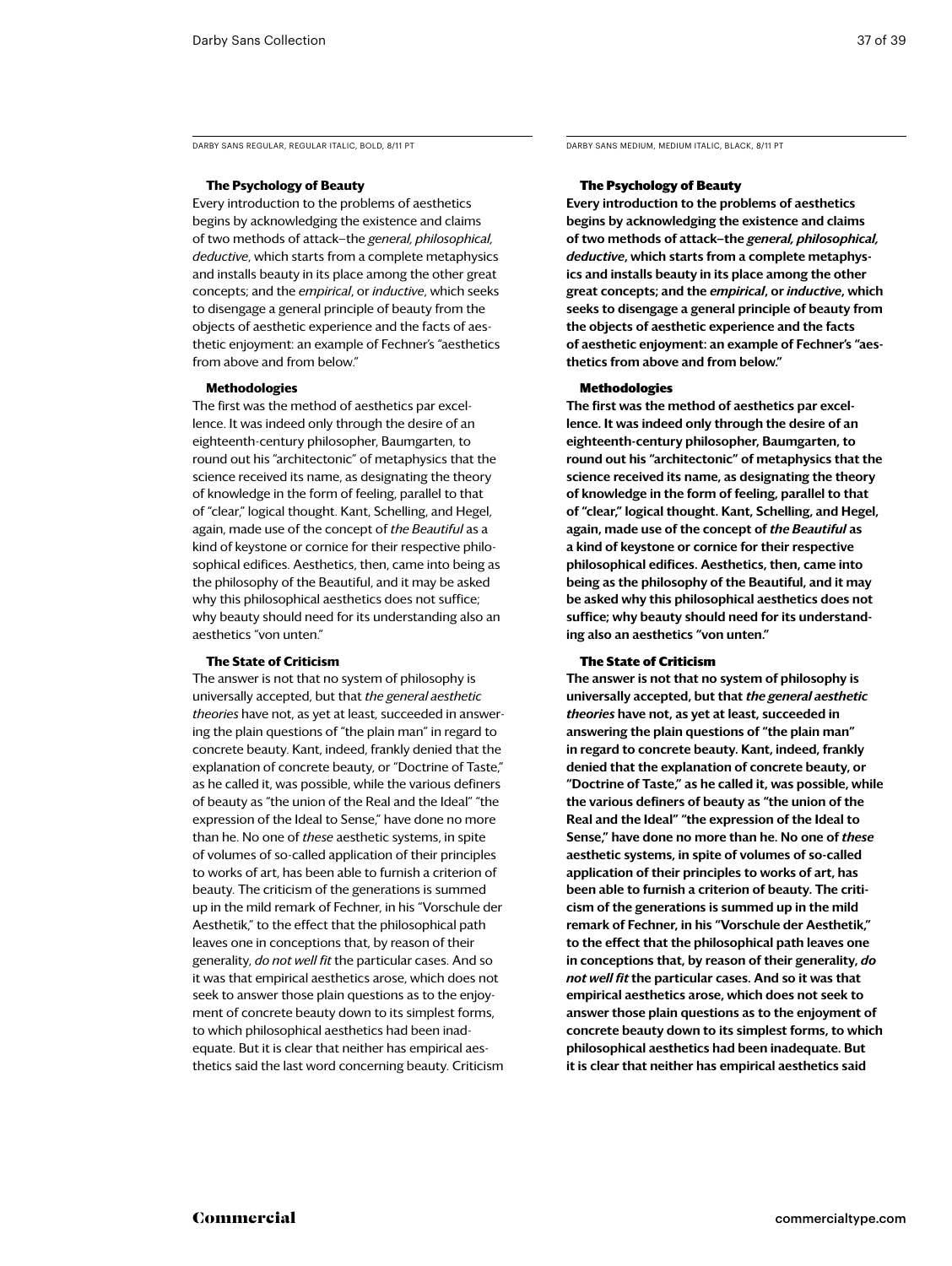**Situationist International (SI) was a group** of international revolutionaries founded in 1957. With their ideas rooted in Marxism and the 20th century European artistic avantgarde, they advocated experiences of life being alternative to those admitted by the capitalist order, for the *fulfillment of human primitive desires* and the *pursuing of a superior passional quality*. For this purpose they suggested and experimented with the construction of situations; the setting up of environments favorable for the fulfillment of such desires. Using methods drawn from the arts, they developed a series of experimental fields of study for the construction of such, like unitary urbanism and psychogeography.

The sense of constructing situations is to fulfill human primitive desires and pursue a superior passional quality. From *Internationale Situationiste #1*: "This alone can lead to the further clarification of these simple basic desires, and to the confused emergence of new desires whose material roots will be precisely the new reality engendered by situationist constructions. We must thus envisage a sort of situationist-oriented psychoanalysis in which, in contrast to the goals Darby Sans Regular, 7/9 PT [tracking +6]

**Situationist International (SI) was a group** of international revolutionaries founded in 1957. With their ideas rooted in Marxism and the 20th century European artistic avantgarde, they advocated experiences of life being alternative to those admitted by the capitalist order, for the *fulfillment of human primitive desires* and the *pursuing of a superior passional quality*. For this purpose they suggested and experimented with the construction of situations; the setting up of environments favorable for the fulfillment of such desires. Using methods drawn from the arts, they developed a series of experimental fields of study for the construction of such, like unitary urbanism and psychogeography.

The sense of constructing situations is to fulfill human primitive desires and pursue a superior passional quality. From *Internationale Situationiste #1*: "This alone can lead to the further clarification of these simple basic desires, and to the confused emergence of new desires whose material roots will be precisely the new reality engendered by situationist constructions. We must thus envisage a sort of situationist-oriented psychoanalysis in which, in contrast to the goals Darby Sans Medium, 7/9 PT [tracking +6]

**Situationist International (SI) was a group** of international revolutionaries founded in 1957. With their ideas rooted in Marxism and the 20th century European artistic avantgarde, they advocated experiences of life being alternative to those admitted by the capitalist order, for the *fulfillment of human primitive desires* and the *pursuing of a superior passional quality*. For this purpose they suggested and experimented with the construction of situations; the setting up of environments favorable for the fulfillment of such desires. Using methods drawn from the arts, they developed a series of experimental fields of study for the construction of such, like unitary urbanism and psychogeography.

The sense of constructing situations is to fulfill human primitive desires and pursue a superior passional quality. From *Internationale Situationiste #1*: "This alone can lead to the further clarification of these simple basic desires, and to the confused emergence of new desires whose material roots will be precisely the new reality engendered by situationist constructions. We must thus envisage a sort of situationist-oriented psychoanalysis

Darby Sans Light, 6/8 Pt [tracking +10]

**Situationist International (SI) was a group of** international revolutionaries founded in 1957. With their ideas rooted in Marxism and the 20th century European artistic avantgarde, they advocated experiences of life being alternative to those admitted by the capitalist order, for the *fulfillment of human primitive desires* and the *pursuing of a superior passional quality*. For this purpose they suggested and experimented with the construction of situations; the setting up of environments favorable for the fulfillment of such desires. Using methods drawn from the arts, they developed a series of experimental fields of study for the construction of such, like unitary urbanism and psychogeography.

The sense of constructing situations is to fulfill human primitive desires and pursue a superior passional quality. From *Internationale Situationiste #1*: "This alone can lead to the further clarification of these simple basic desires, and to the confused emergence of new desires whose material roots will be precisely the new reality engendered by situationist constructions. We must thus envisage a sort of situationist-oriented psychoanalysis in which, in contrast to the goals pursued by the various currents stemming from Freudianism, each of the participants in this adventure would discover desires for specific ambiences in order to fulfill them. Each person must seek what he loves, what attracts him. Through this method one can tabulate elements out of which situations can be constructed, along with projects to dynamize

Darby Sans Regular, 6/8 PT [tracking +10]

**Situationist International** (SI) was a group of international revolutionaries founded in 1957. With their ideas rooted in Marxism and the 20th century European artistic avantgarde, they advocated experiences of life being alternative to those admitted by the capitalist order, for the *fulfillment of human primitive desires* and the *pursuing of a superior passional quality*. For this purpose they suggested and experimented with the construction of situations; the setting up of environments favorable for the fulfillment of such desires. Using methods drawn from the arts, they developed a series of experimental fields of study for the construction of such, like unitary urbanism and psychogeography.

The sense of constructing situations is to fulfill human primitive desires and pursue a superior passional quality. From *Internationale Situationiste #1*: "This alone can lead to the further clarification of these simple basic desires, and to the confused emergence of new desires whose material roots will be precisely the new reality engendered by situationist constructions. We must thus envisage a sort of situationist-oriented psychoanalysis in which, in contrast to the goals pursued by the various currents stemming from Freudianism, each of the participants in this adventure would discover desires for specific ambiences in order to fulfill them. Each person must seek what he loves, what attracts him. Through this method one can tabulate elements out of which situations can

Darby Sans Medium, 6/8 PT [tracking +10]

Situationist International (SI) was a group of international revolutionaries founded in 1957. With their ideas rooted in Marxism and the 20th century European artistic avantgarde, they advocated experiences of life being alternative to those admitted by the capitalist order, for the *fulfillment of human primitive desires* and the *pursuing of a superior passional quality*. For this purpose they suggested and experimented with the construction of situations; the setting up of environments favorable for the fulfillment of such desires. Using methods drawn from the arts, they developed a series of experimental fields of study for the construction of such, like unitary urbanism and psychogeography.

The sense of constructing situations is to fulfill human primitive desires and pursue a superior passional quality. From *Internationale Situationiste #1*: "This alone can lead to the further clarification of these simple basic desires, and to the confused emergence of new desires whose material roots will be precisely the new reality engendered by situationist constructions. We must thus envisage a sort of situationist-oriented psychoanalysis in which, in contrast to the goals pursued by the various currents stemming from Freudianism, each of the participants in this adventure would discov desires for specific ambiences in order to fulfill them. Each person must seek what he loves, what attracts him. Through this method one can tabulate elements out of which situations can